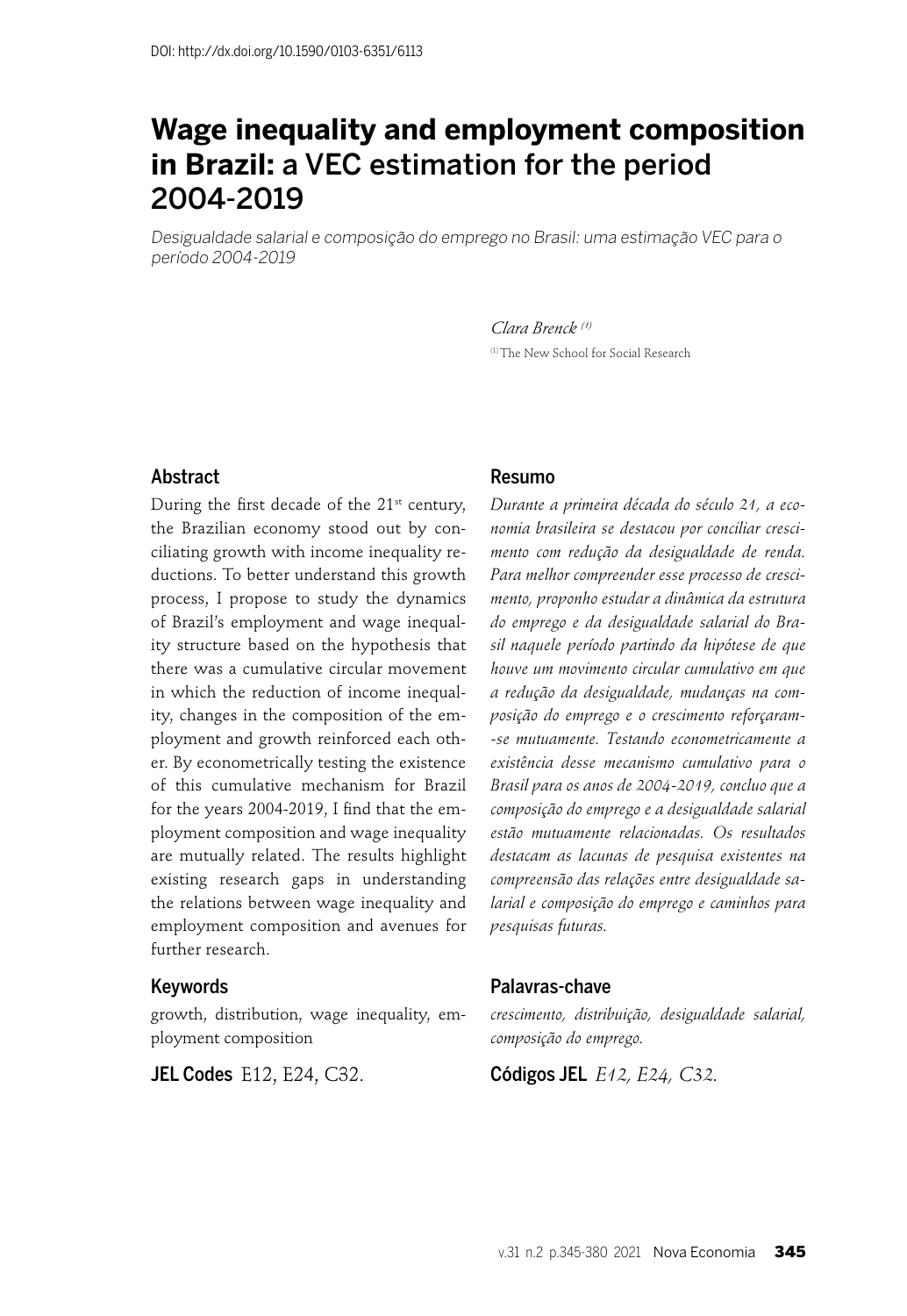## 1 **Introduction**

The economic debate about the increase in income concentration in Brazil during the 1960s opposed, on the one hand, diagnoses based on the neoclassical theory of income determination and wage differentials as a reflection of the productivity gaps of agents, and, on the other, critical views that considered the class conflict and the repressive policies responsible for increasing inequality (Wells, 1974). Tavares and Serra (1972) take a particular path in that debate. In addition to agreeing on government policies' importance, they also point out the effects of changes in the productive structure, whose dynamics were engendered mainly by industrial dynamics, on income distribution. In an approach led by aggregate demand, the authors argue that the growth of the industrialized sectors, that employed more qualified workers, and the increase in inequality were positively related in a cumulative income-concentrating process.

However, the role of the productive structure in the income distribution debate has been abandoned since then, allowing the neoclassical side to endure the approach of technology and education as the determinants of workforce productivity – and, thus, inequality. In contrast, the other side remained with the debate centered on politics, institutions, and class conflicts, resulting from workers' and capitalists' bargaining power.

In the 2000s, the publication of Piketty (2014)'s book Capital in the  $21^{st}$ century, where he documented the increase in income concentration in developed countries, highlighted the debate about income inequality. In this context, Brazil's and other South American countries' trajectory during the first decade of the  $21<sup>st</sup>$  century stands out: they combined falling inequality and growth. The explanations for this are commonly associated with the commodity boom characterized by a rise in commodity prices. According to IMF data, the non-fuel commodity price index increased, on average, 11.05% per year between 2003 and 2010. Carvalho and Rugitsky (2015), however, argue that while the external scenario represented a positive shock to South American economies, the internal policies adopted are also crucial in explaining the dynamics experienced by these countries.

From a perspective similar to that of Tavares and Serra (1972), Rugitsky  $(2017)$  unifies two arguments: the one from Giovannetti  $(2013)$ , where changes in income distribution – due to economic policies of real minimum wage hikes and government transfers, especially after 2004 – alter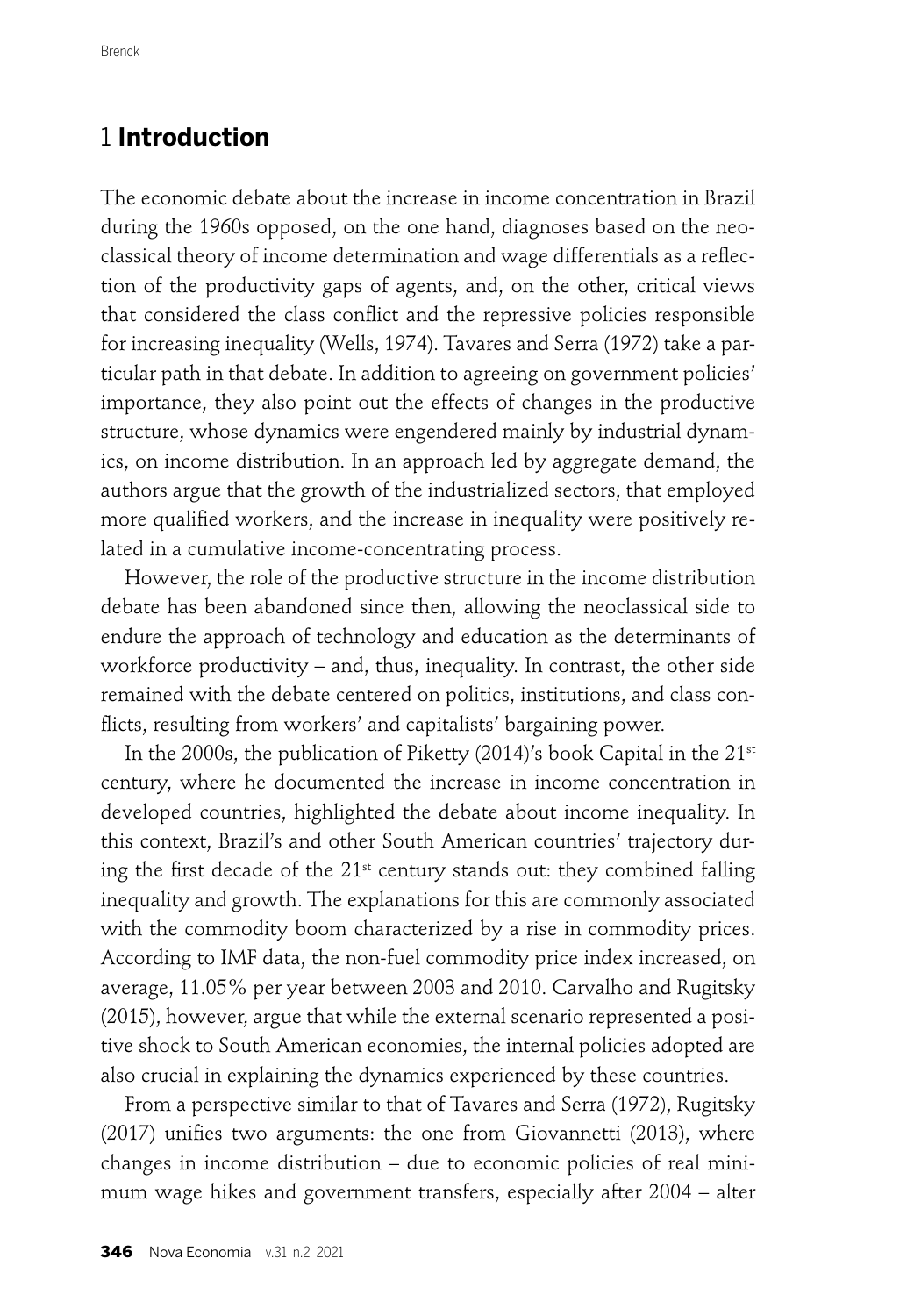the consumption pattern of society; and the other of Carvalho and Rugitsky (2015) that such changes in the consumption pattern have repercussions in the employment structure of the economy. Adding the final effect that these changes in the productive structure echo in the improvement of income distribution in favor of the poorest, Rugitsky (2017) claims that the combination of these effects results in a circular and cumulative process in which inequality and employment (our output) composition are related. In other words, income inequality and employment composition reinforce each other in the sense that redistributing income to more impoverished workers increases the demand for services and goods intensive in less qualified labor – such as services – thus reducing wage disparities.

Brenck and Carvalho (2020) builds a two-sector open economy Kaleckian model with two types of workers to represent this cumulative causation. At first, they consider the income distribution to be exogenous, as is common in the Kaleckian framework. They show that wage inequality changes among workers affect the output composition of the economy towards an increase in the non-tradable sector. In a second exercise, they consider an endogenous response of the wage-share in the non-tradable sector to changes in the employment composition. Consequently, the reduction in wage inequality seems to have a more substantial positive effect on non-tradable output.

Motivated by this approach, this paper intends to contribute to the empirical literature on such a growth experience by econometrically testing the existence of this cumulative mechanism for Brazil. It consists, then, of four more sections, besides this introductory one. The next section discusses the policies that took place in Brazil, allowing the circular cumulative causation to occur. The third section presents the data used in this exercise and the criteria for selecting the sectors affected by this process. The subsequent section offers the econometric exercise, and its results. The last section concludes and discusses possibilities for further research.

# 2 **The years 2004-2013 in Brazil: economic policies**

The first and second Lula governments, from 2003 to 2010, were based on two main strategies: the expansion of mass consumption through policies of economic inclusion of the less favored and increases in household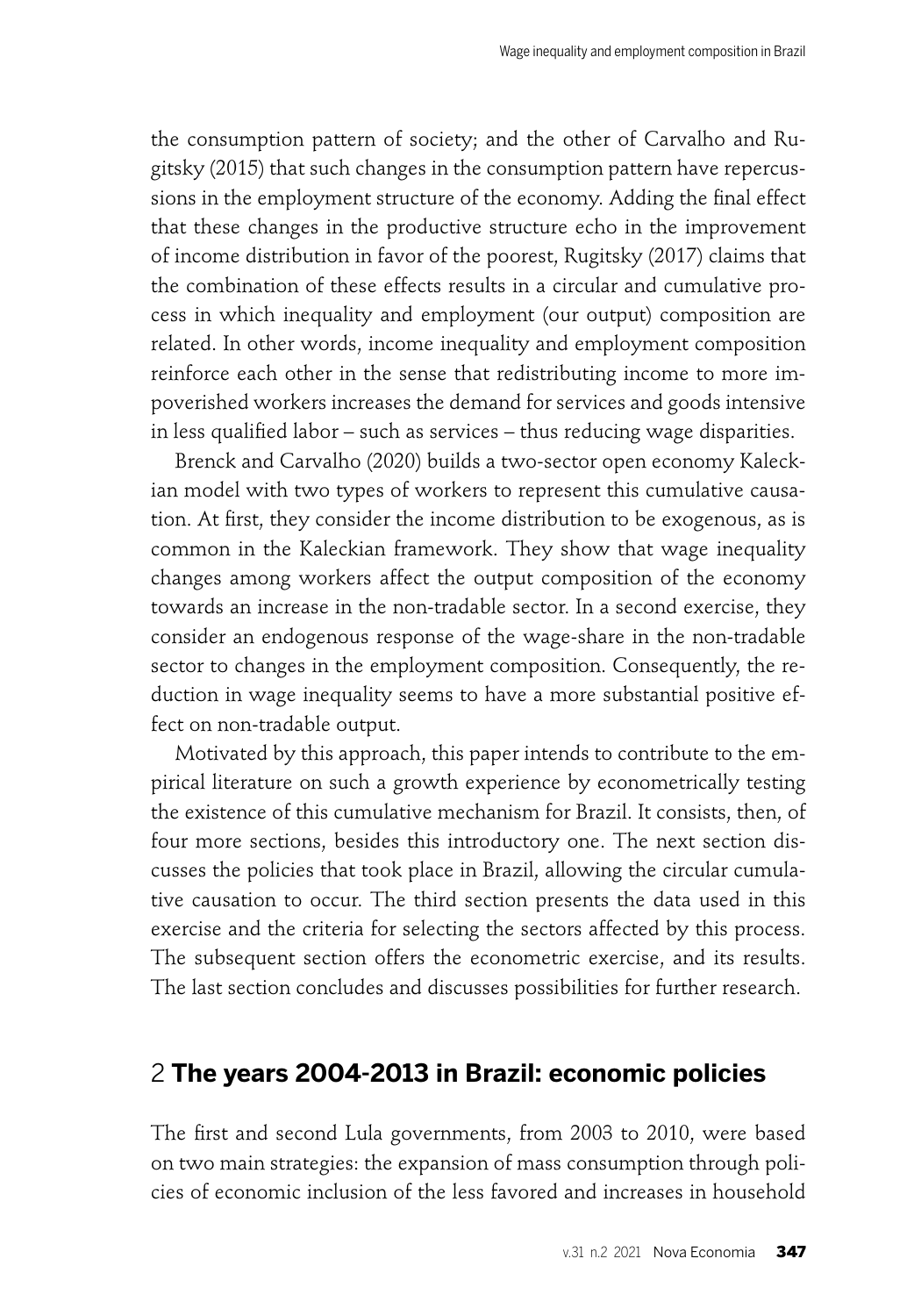credit, and the rise in public investment in social infrastructure – public investments grew, on average and in real terms, 27.6% per year between 2006 and 2010, according to Brazilian Institute of Geography and Statistics (IBGE) data (Carvalho; Rugitsky, 2015; Carvalho, 2018). Already in the first year of its administration, the government created the Fome Zero $^{\rm 1}$  program and in 2004-2005, a program that combined several actions aimed at reducing extreme poverty was implemented: the Bolsa Família Program (PBF)<sup>2</sup>. The program significantly increased its scope over the years: it benefited around 3.6 million families at its launching, but reached over 11 million families in 2006, according to its administrative records.

Besides direct income transfers, the minimum wage (MW) real value increased by 73% between 2002 and 2013, if deflated by the National Consumer Price Index (INPC). Minimum wage hikes were an essential channel for inequality reduction, not only because they reduced the difference between the minimum and the average wage, but also because some relevant government transfers are indexed by it, such as unemployment insurance and the Continuous Provision Benefit (BPC)<sup>3</sup>. Orair and Gobetti (2010) show that government transfers to households were responsible for almost 80% of the increase (of 2.5 pp of GDP) in the government's nonfinancial expenditures between 2002 and 2010, with 40% of that being due to minimum wage hikes.

The literature that studies income inequality in Brazil (Soares *et al*., 2007; Barros *et al*., 2007; Hoffmann; Oliveira, 2014; Medeiros, 2015; Komatsu; Filho, 2015; Maurizio; Vazquez, 2016), has shown that these programs (mainly PBF, BPC, and minimum wage hikes) were successful in reducing inequality, especially extreme poverty, although with different magnitudes depending on the methodology used. Hoffmann and Oliveira (2014) by decomposing the factors associated with the GINI index, show 

1 *Fome Zero* was a program aiming to reduce hunger.

<sup>2</sup> *Bolsa Família* is a federal program for families living in poverty and extreme poverty, with per capita income of up to R\$154 per month. It associates the transfer of financial benefits with access to fundamental social rights – health, food, education, and social assistance. It combined the Income Program Education ("Bolsa Escola Federal"), the National Access to Food ("Cartão Alimentação"), the National Minimum Health Income Program ("Bolsa Alimentação"), and the Gas Assistance Program. In 2005, the PBF also incorporated the Child Labor Eradication Program (PETI). Through *Bolsa Família*, the federal government grants monthly cash benefits to needy families (bolsafamilia.datasus.gov.br).

<sup>3</sup> BPC, or Continuous Provision Benefit is the benefit that pays a minimum wage per month to seniors over 65 or people who have a disability. It is a welfare benefit provided in the Law of Social Assistance.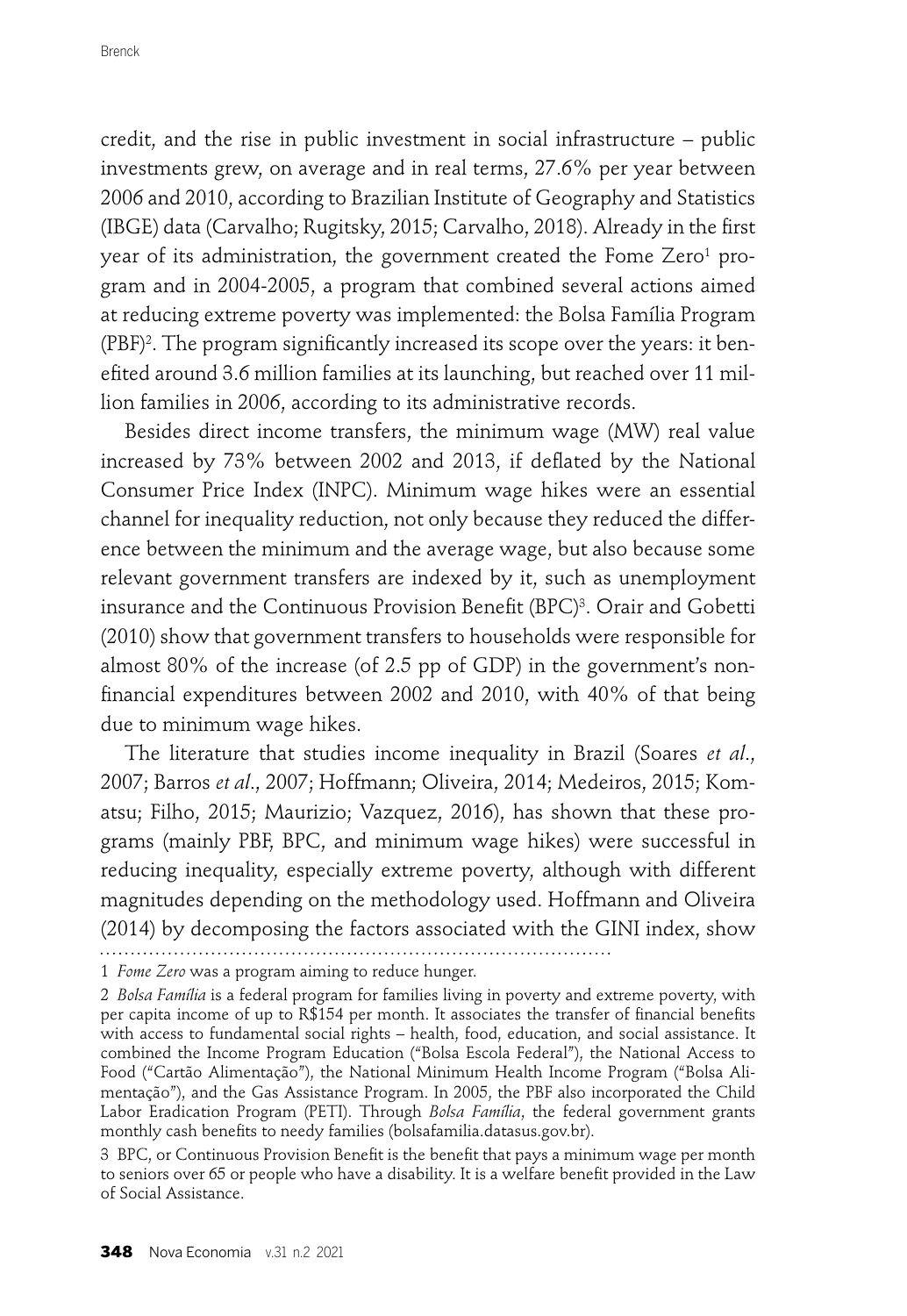that between 2002 and 2012 "44% of the decrease in the GINI index is associated with changes in earnings of the private sector employees and 18% is due to changes in the interest, shares and government transfers component". The share of the lower official pensions (pensions near or below MW) in per capita household income also increased from 4.11% in 2001 to 6.58% in 2012 and can be explained mainly due to rising minimum wage. Loureiro (2018), by decomposing the shares of different sources of income, concludes that CCTs were more relevant for reducing extreme poverty, that is, at the very bottom of the distribution. Simultaneously, greater employment formalization benefited the first quartile and rising minimum wage and pensions the second (and, to some extent, the third). Komatsu and Filho (2015) and Maurizio and Vazquez (2016) highlight the role of the real minimum wage increase in reducing wage inequality, especially at the lower tail of wage distribution in Brazil.

Medeiros (2015) analyzes the two Household Budget Surveys (POF) available for 2002-03 and 2008-09 and shows that total average income increased 20.4% and, for the 50% poorer families, it increased by 30%. He found that the share of families with income up to two minimum wages total consumption went from 4.8% to 6.5%, and those with incomes between two and five minimum wages went from 17.9% to 28.7% of total consumption.

As shown by Carvalho *et al*. (2016), expenditures by lower-income ranges rose<sup>4</sup> significantly – expenditures as a share of total income<sup>5</sup> increased from  $0.68\%$  to  $1.32\%$  for the first income range and from  $0.86\%$ to 1,05% for the second one. Interestingly, the number of families in this same ranges decreased while their participation in total consumption rose. As argued by the authors, this can be explained by the expansion of credit to households in the period, playing an important role in consumption growth. The increase in household credit between 2003 and 2009 is a result of the income gains in the lower classes, which causes relatively poorer households to enter the credit market, of the reduction of interest

<sup>4</sup> The six income ranges are measured by *Reais* of 2003, in which a) less then R\$400,00; b) between R\$400,00 and R\$600,00; c) between R\$600,00 and R%1.000,00; d) between R\$1.000,00 and R\$1.600,00; e) between R\$1.600,00 and R\$3.000,00 and f) more than R\$3.000,00.

<sup>5</sup> Total income includes monetary income added to non-monetary, which includes all consumption realized in a non-monetary way, with the production for self-consumption representing the greater part of the latter.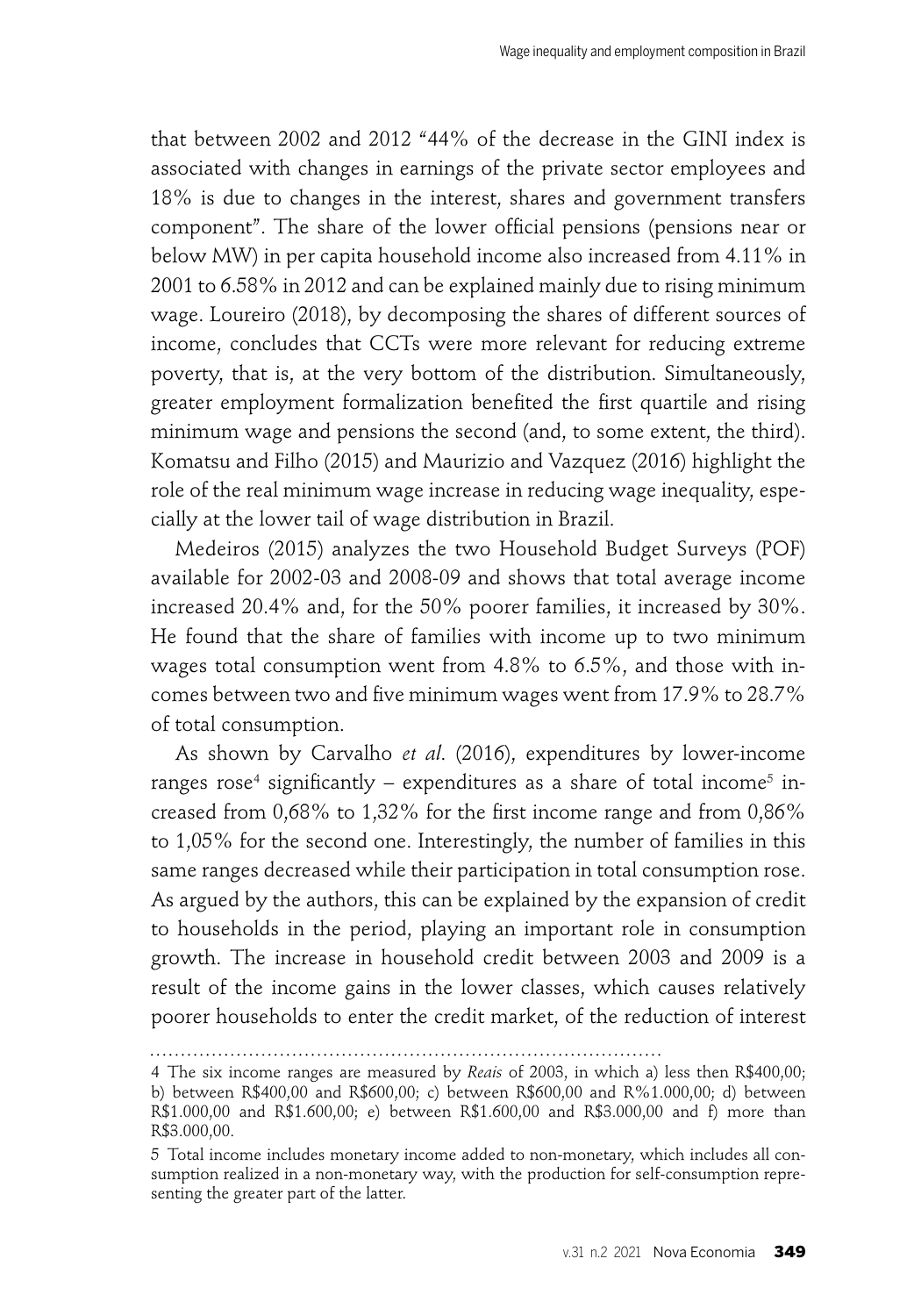rates and the creation, in 2004, of a loan system called *crédito consignado*<sup>6</sup> (Carvalho and Rugitsky, 2015). Despite the importance of this mechanism in expanding demand, I will not explore its role and consequences specifically, as it would incorporate one more dimension in the analyses, making it too complex. It is left, then, for further research.

The expansion of consumption, if accompanied by changes in consumption patterns, together with technical progress, constitutes a fundamental vector of the process of structural change that characterizes economic development (Medeiros, 2015). As lower-income individuals have a higher propensity to consume out of income, increasing their income increases consumption, but not in a homogeneous way. "Income distribution, in addition to its impact on effective demand, may have an impact on demand composition, if the consumption baskets of households from different income groups differ significantly" (Rugitsky, 2017). That can be theoretically understood with Engel's law. As an individual income rises, it increases the share of services and manufactured goods consumed, given that these goods have, characteristically, high income-elasticity. Carvalho *et al.* (2016) look at the participation of specific products in total consumption, based on Household Budget Research (POF). The following process becomes evident: for classes earning under two minimum wages, between 2003 and 2008, the participation in total consumption of fresh and industrialized food declined from 14.25 and 18.52 to 10.61 and 13.31, respectively, while electronic and communication equipment and other services<sup>7</sup> increased from 1.45 and 1.12 to 3.04 and 1.39, respectively. Additionally, according to data from the Central Bank of Brazil, the share of services consumed by households increased substantially at the bottom of the income distribution, reducing its significance as the income scale rises (Carvalho and Rugitsky, 2015).

This change in demand composition impacts prices and production. However, it had a particular effect on the composition of the Brazilian employment structure since part of the new products consumed by the families, or part of their production process. was fulfilled by imports, given the over-

<sup>6</sup> *Credito consignado* is a loan with automatic repayment in installments deducted directly from the payroll check or benefit account of the individual. This system provides the bank with greater security regarding the individual payments and, therefore, allows it to charge lower rates.

<sup>7</sup> Other services include maintenance and repair services, associated services and services provided for companies.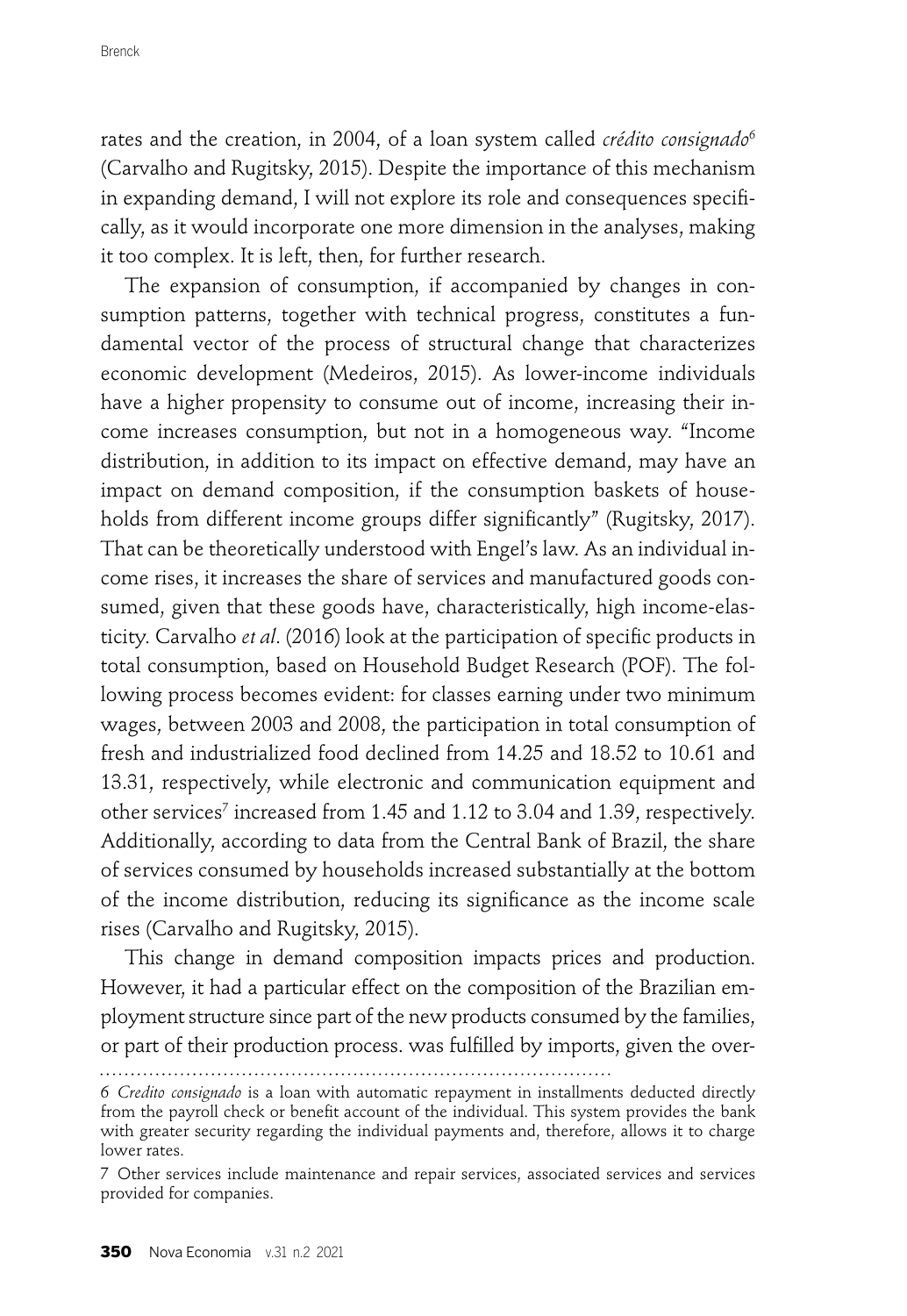valuation of the Real and the Brazilian productive structure. The nominal exchange rate started at 2.89 R\$/US\$ in 2003, achieving its lowest value (in the period analyzed) of 1,67 R\$/US\$ in 2010. As argued by Loureiro (2018):

> Import penetration, defined as imports divided by total domestic supply, increased *from 6.6 to 7.5% for the whole economy between 2003 and 2013.[...] The macroeconomically most relevant rises of import penetration were in three products, which jointly accounted for about 13% of imports in 2013. These products were electronic machinery and telecommunications equipment, whose import penetration increased from 33.6% in 2003 to 44.5% in 2013, inorganic chemicals (from 23.9 to 32.8%), and automobiles (from 7.6 to 17.8%) (Loureiro, 2018, p. 99).*

Santos *et al*. (2015) analyze the relative income and exchange rate elasticity of goods and services imported by Brazil, and conclude that, given the Brazilian productive structure, the evolution of imports in the last decade was benefited by the increase in household income (Loureiro, 2018). The authors show that although final consumption goods, durable and non-durable, like vehicles, electronic products, furniture, pharmaceutical products, clothing, and industrialized food, have a high income and exchange rate elasticity, they represented less than 10% of total imports on average between 2000 and 2013, according to data from the Foundation for the Study of Foreign Trade (Funcex). Intermediate goods imports, the most relevant group in Brazilian imports, represented on average 18% of total imports between 2000 and 2013. On the other hand, capital goods are mainly stimulated by internal demand since their income elasticity is high. To provide some of the products demanded by households, producers needed to resort to imports.

The goods whose internal production grew relatively more were the non-tradable ones, such as services, construction, transports, and recreation activities. These sectors had their capacity expanded, boosting employment demand and affecting employment composition. The rise in demand, coupled with the greater formalization of employment and the minimum wage hikes, made the average wage in those sectors grow faster than those who had their relative participation in employment reduced.

Medeiros (2015) argues that

*Economically, [...] the main movement [for the increase in the formalization of employment] was the increase in demand, due to a rise in domestic consumption and changes in consumption patterns associated with both income growth and credit diffusion. Consumption was displaced for goods and services regularly offered in cities' markets, leading to an increase in employment in larger establishments (Medeiros, 2015, p. 88).*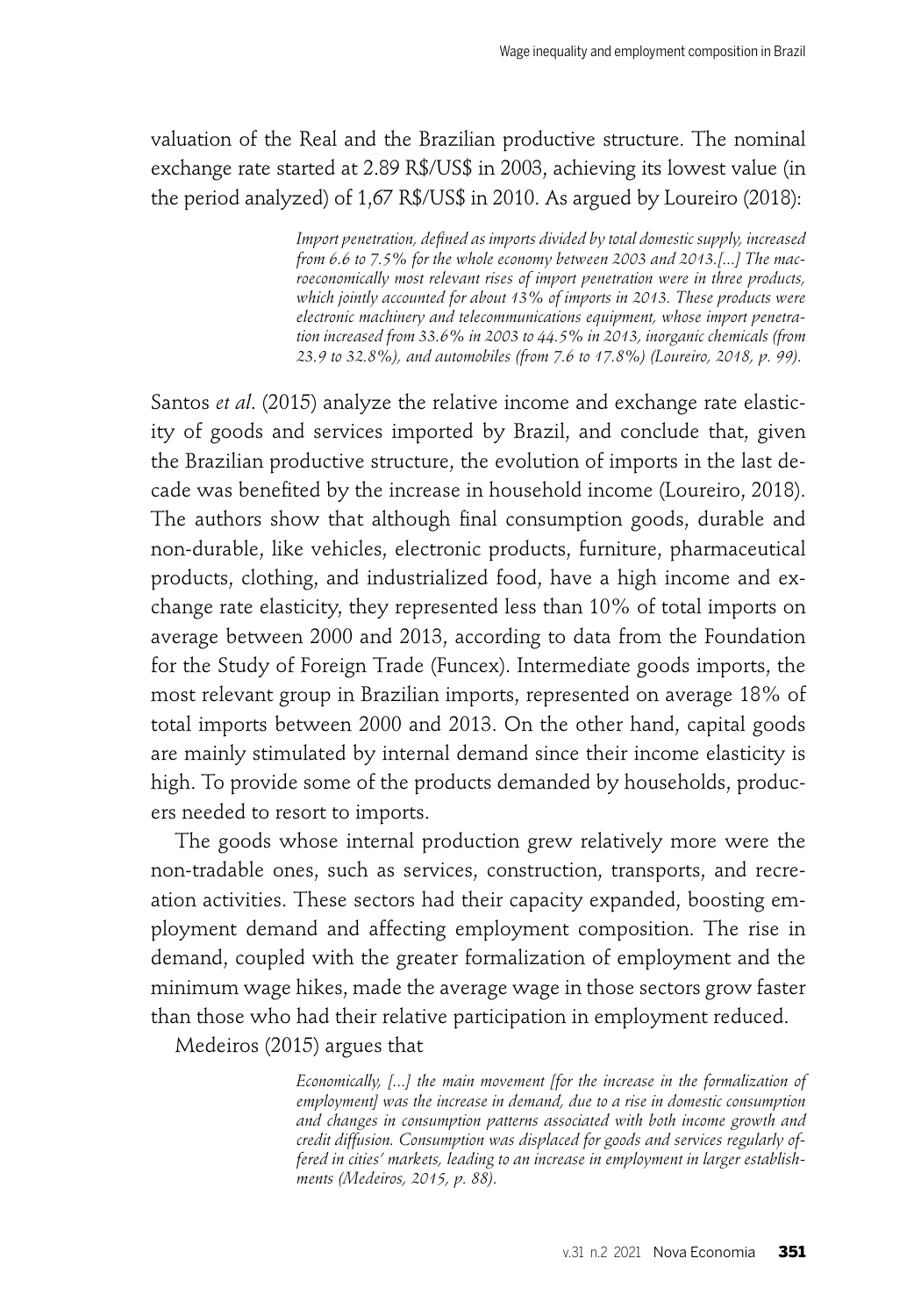According to him, based on IBGE data, formal employment grew 63.3% between 2001 and 2011 and, for domestic services, formal contracts grew 32.8% against a 6% increase of informal contracts. The author also shows that the increase in formal employment occurred mainly in the services and construction sectors.

The difference in the growth rate of minimum and the average wage was also crucial for reducing wage inequality. It ensured an increase in income at the base of the distribution, given that these sectors are characteristically labor intensive, that is, the jobs created are mainly filled by more lower income and low-skilled workers. Rugitsky (2017) resumes this mechanism by arguing that increasing the income of the most disadvantaged populations, as a consequence of the extension of state pensions, the PBF program, and minimum wage hikes, along with the formalization of the labor market, impacts the economy in a way to create a positive feedback mechanism in which income distribution, changes in consumption patterns and changes in the composition of the productive (or employment) structure are circularly reinforcing each other.

## 3 **Employment, consumption, wages and productivity**

To better understand how the sectoral composition of employment and wage inequality are related, I first present a careful analysis of the sectoral data for consumption, employment, productivity, and wages. By doing so, I select the sectors whose dynamics is better described by the circular mutual causation briefly described previously.

I use the Household Budget Surveys (POF) of 2002-03 and 2008-09 for consumption data and the National Account System (SCN) for employment, aggregate value<sup>8</sup>, wages, and imports. To ensure compatibility with the two POF's available, I used the National Account System (SCN) from 2003 to 2008.

The sector's selection was made in 3 steps. The first step was to eliminate the sectors from the SCN classification $^9$  in which families do not con-

<sup>8</sup> I will use aggregate value when calculating a proxy for productivity: the ratio between Value-added and Employment.

<sup>9</sup> I used the 55 groups of SCN. The translation from SCN to the POF classification can be found in Appendix A and was done with the aid of the dictionary available at the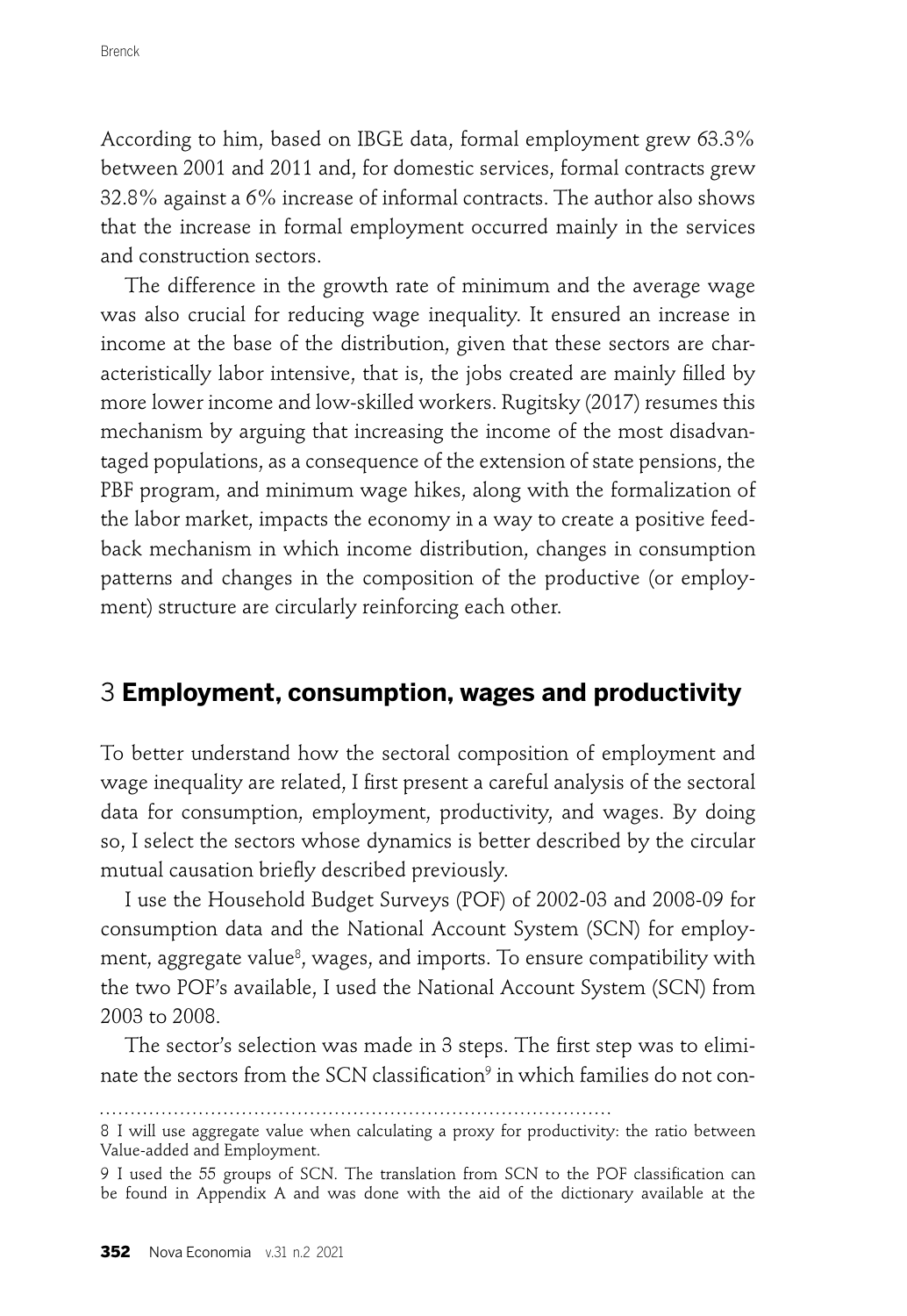sume directly, such as metallurgy of non-ferrous metals, iron ore, public administration, and social security. I am aware of the possible problems that this first exclusion can generate since it ignores the possible relations that specific intermediate sectors can have with the final products directly consumed by families. However, given the data availability, I was not able to incorporate such intermediate channels in the analyses, leaving them for further research. The second step to select the sectors was based on import coefficients, calculated by the ratio between total imports and total supply. Sectors with coefficients above the average were excluded, such as chemicals, office machines and equipment, and electronic material. Appendix A shows the excluded sectors in these two first steps.

Subsequently, I analyzed the remaining sectors according to the consumption by families earning up to three minimum wages, employment growth, the average wage of the sector, and its productivity<sup>10</sup>. The cut-off point of 3 minimum wages was chosen based on the number of families that suffered a more significant impact from the income distribution process, representing a significant part of domestic demand. Medeiros (2015) uses POF data and shows that the number of families earning less than three minimum wages grew from 30.38% to 39.05% of total families, and the participation of the ones between 3 to 5 minimum wages went from 20.9% to 29.36%. Besides, families whose income is below three minimum wages were responsible for 10.6% of total consumption in 2002/03, which grew to 14.3% in 2008/09. Medeiros (2015) also argues that the period's major transformation was the increase in real income of the 25% most impoverished families (below two minimum wages).

The sectors selected had to meet four requirements: positive consumption growth, positive employment growth, wages below the average, and productivity below the average. Table 1 summarizes the selection process, and Table 2 shows the results, *i.e.*, the selected sectors.

Those sectors corresponded to 30.3% of employment, on average, between 2004 and 2015, and 13.7% of GDP, on average, during the same period, according to data from the National Accounts System (IBGE).

IBGE website.

<sup>10</sup> For productivity, I used the ratio between value-added and employment in 2003 as our base, since I was interested in those sectors with low productivity at the beginning of the cycle. I also considered the average wage at the beginning of the period.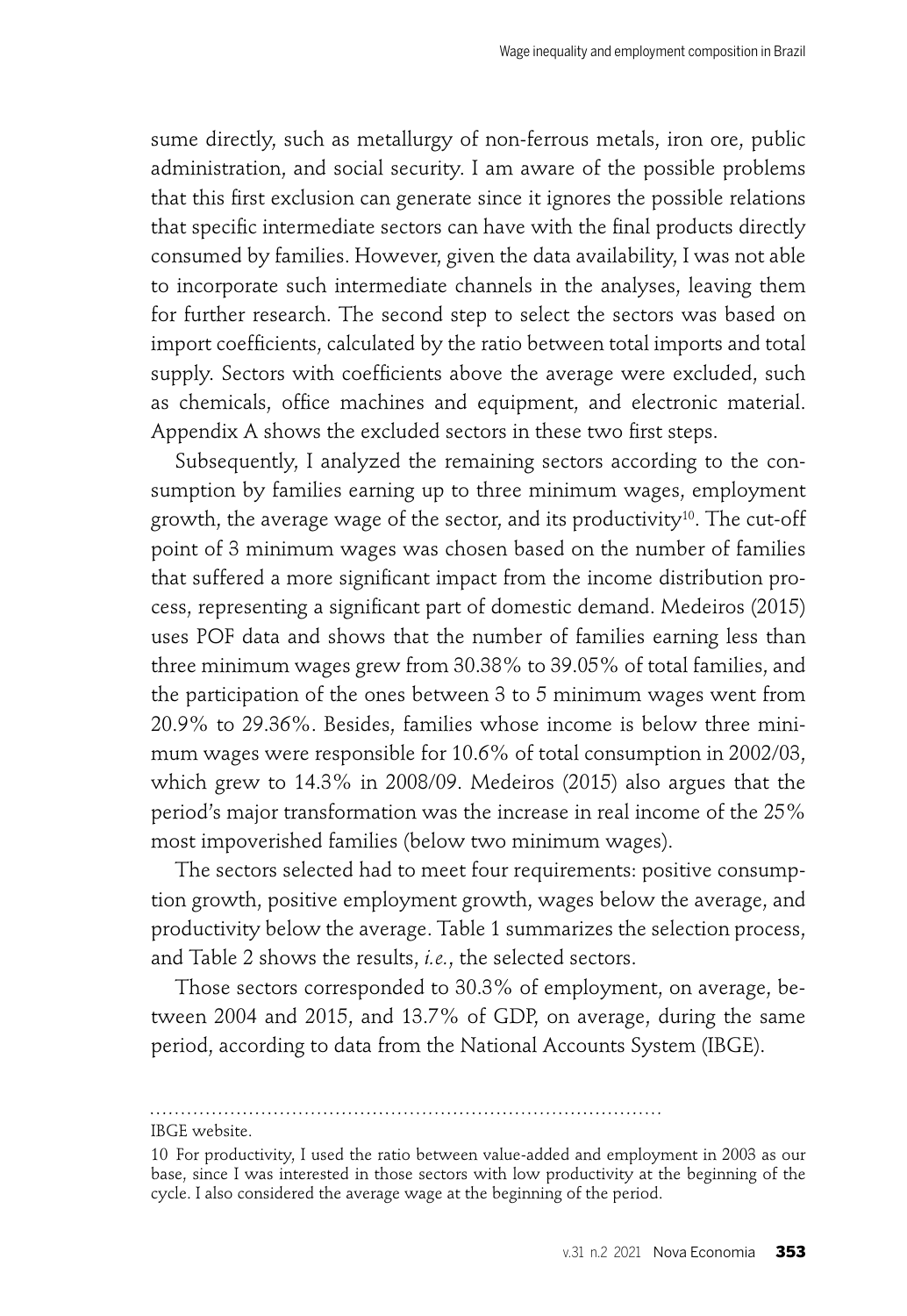#### Table 1 Process of selecting the sectors

1) Translate the POF to the SCN and exclude the intermediate sectors that are not directly consumed by families (Appendix A)

2) Eliminate products with import coefficient above average (Appendix A)

3) Select the remaining sectors based on the four criteria:

3.1) Positive consumption growth of families receiving up to 3 MW

3.2) Positive employment growth

3.3) Productivity in 2003 – measured by VA / employment – below average

3.4) Average wage in 2003 below the average

Source: Author's own elaboration.

To analyze the cumulative mechanism of interest, two indices for changes in the employment composition and wage inequality were elaborated, based on the General Register of Workers and Unemployed (CAGED) data.

| Table 2 Selected Sectors                       |
|------------------------------------------------|
| Clothing, footwear and textiles                |
| Construction                                   |
| Furniture and products of various industries   |
| Maintenance and repair services                |
| Services provided to families and associations |
| Domestic services                              |
| Accommodation and Food Services                |
|                                                |

Source: Author's own elaboration.

The data has a monthly frequency, between January 2004 and March 2019, resulting in 183 observations. The series were seasonally adjusted by the X-12-ARIMA method. Before discussing the indicators, I should add a note on informal jobs since CAGED refers only to formal employees' data. The circular and cumulative causation mechanism described previously, which I intend to empirically evaluate in this paper, stresses the effect of increasing employment in lower-wage sectors, which employs lowerskilled workers, to reduce inequality. These sectors are, in turn, those with the highest levels of informality in Brazil. Despite the increase in the formalization of work – between 2003 and 2011, formal employment in Brazil rose from 51.6% to 61.6% – informality is still a problem in the Brazilian labor market. Maurizio (2014) shows that the probability of formalization of labor is more significant in the public sector and large companies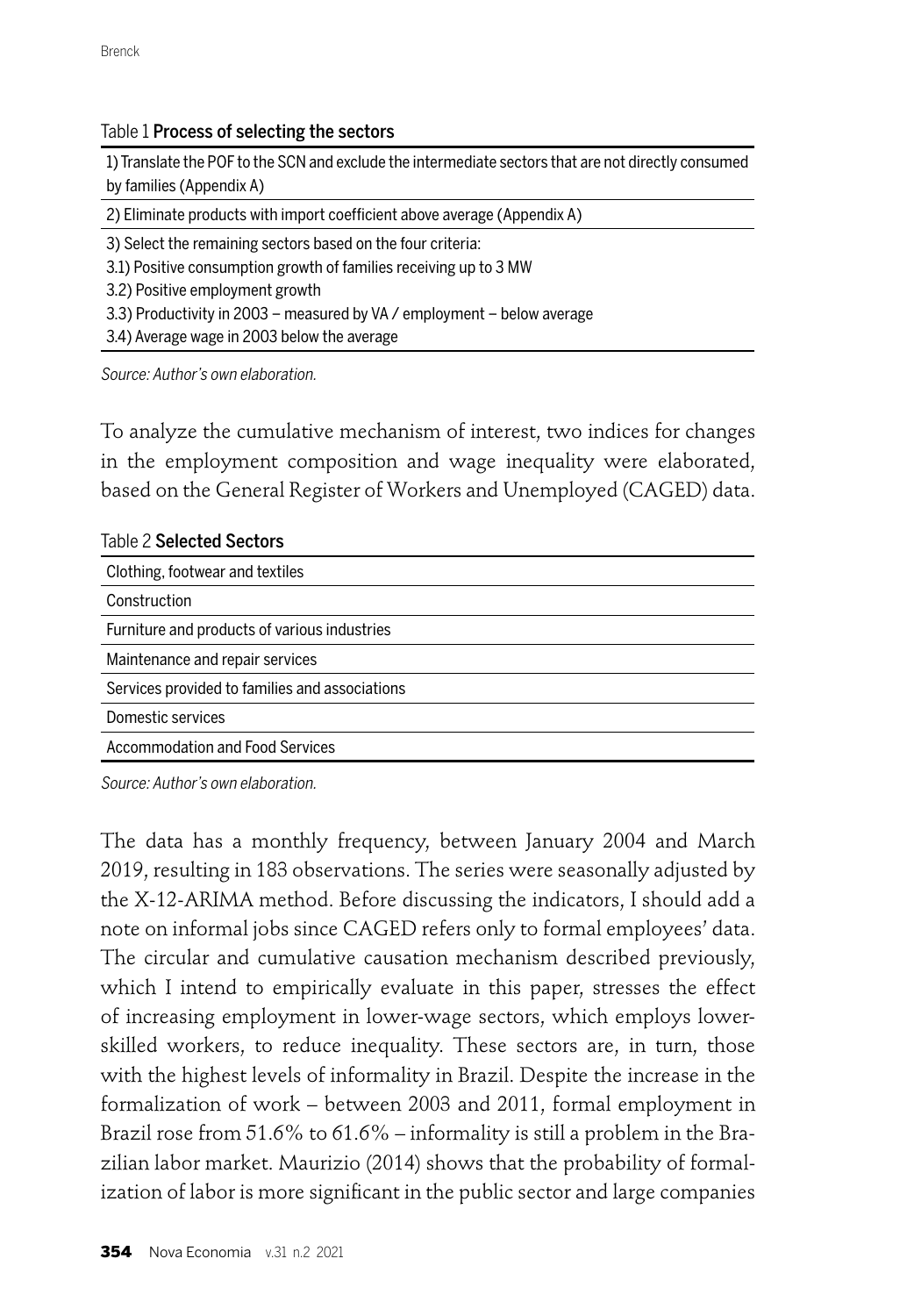$(1)$ 

while commerce, construction, and domestic services represent the lowest incidence of formalization. However, not taking into account these informal workers create an underestimated analysis of this process: the effect of circular and cumulative causation could be even greater if the informal jobs created are also considered.

Hence, the first indicator represents changes in the composition of employment over the months, in which I use the difference between the monthly balance of hired and dismissed workers in the selected sectors, subtracted from this same balance in the remaining sectors of the economy. The equation (1), below, presents the indicator, where  $\Delta i = \text{Admitted}$ ; − *Dismissedi* , with *i* = *selected\_sectors*, *other\_sectors*.

comp\_employment = 
$$
\Delta
$$
 selected sectors –  $\Delta$  remaining sectors (1)

The second indicator measures the changes in the wage inequality in the two groups of sectors (the "selected" and the "remaining") for each month – it consists of the logarithm of the ratio between the average admission wage of the selected sectors and the average admission wage of the remaining sectors. Thus, when this indicator increases, it means that workers being hired in these sectors are earning more relative to workers in other sectors. As workers in the selected sectors have a lower average wage, the increase in this indicator, combined with the increase in employment, means that wage inequality decreases.

In Figure 1, the wage inequality indicator is upward sloped, meaning that the workers hired in the selected sectors were receiving a higher initial wage relative to the ones in the remaining sectors of the economy. This trend may reflect the effect of an increase in the labor demand in these sectors, coupled with a lower unemployment rate, allowing workers to demand higher wages at the time of admission. In other words, it could illustrate the gain in bargaining power for the workers in the selected sectors. Additionally, the minimum wage hikes also help explain this upward slope found in the data. The sectors selected, have a higher impact on the average wage, since these sectors characteristically pay lower wages. At the end of the graph, the apparent slope reversion may signal the effects that the crisis of 2014 to 2016 still exerts on Brazil, as unemployment and informality in the labor market began to increase again.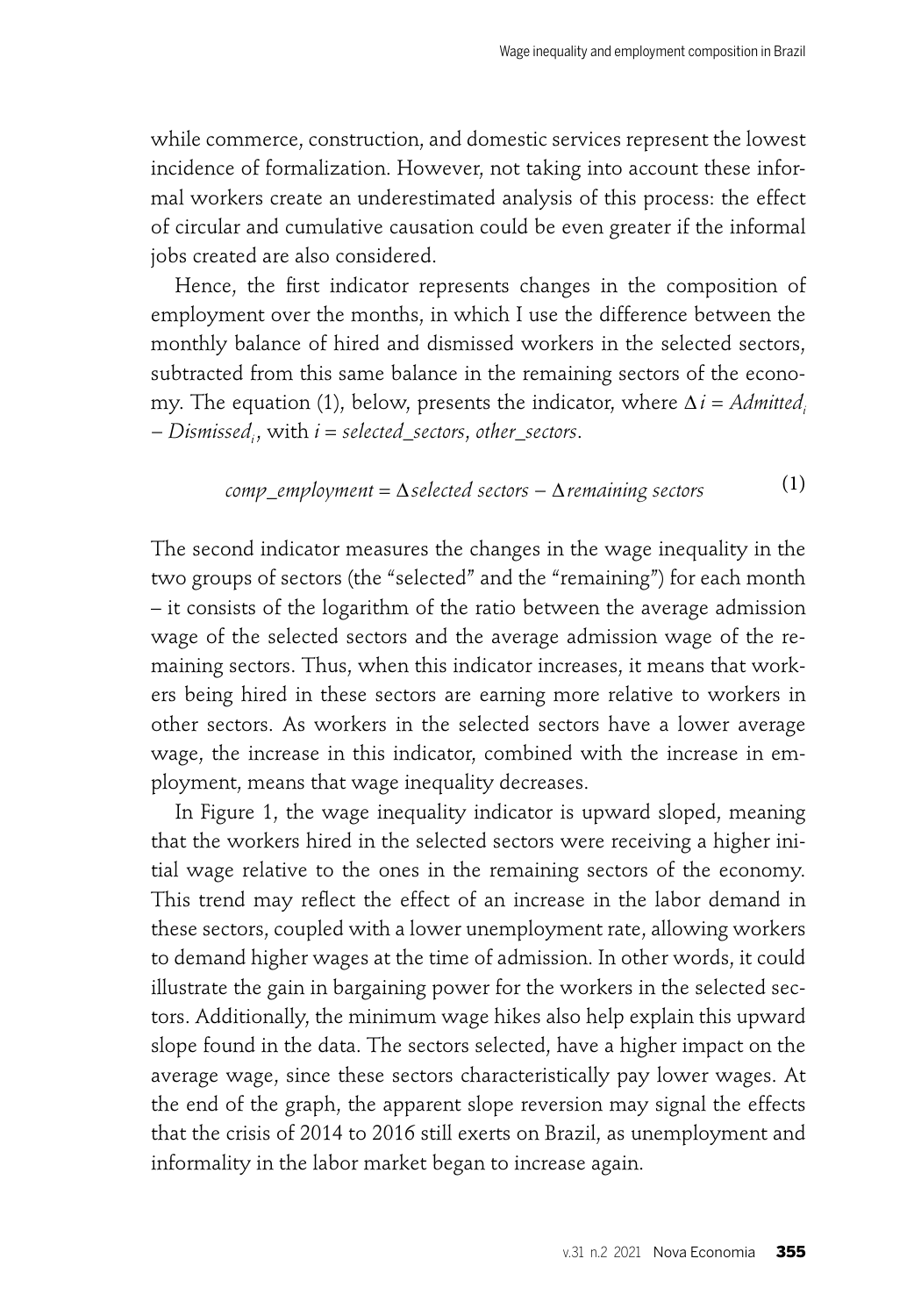Figure 1 Evolution of the wage inequality series between admissions and changes in the composition of employment from the selected sectors in Brazil, from 2004 to 2019 – 12-month moving average

a Ratio of the average wage of the admitted workers in the selected sectors over the average wage of the admitted workers in the remaining sectors (12-month moving average)



b Difference in the net hiring between the selected sectors and the remaining sectors (12month moving average)



Source: CAGED.

The second subfigure, of the 12-month moving average of employment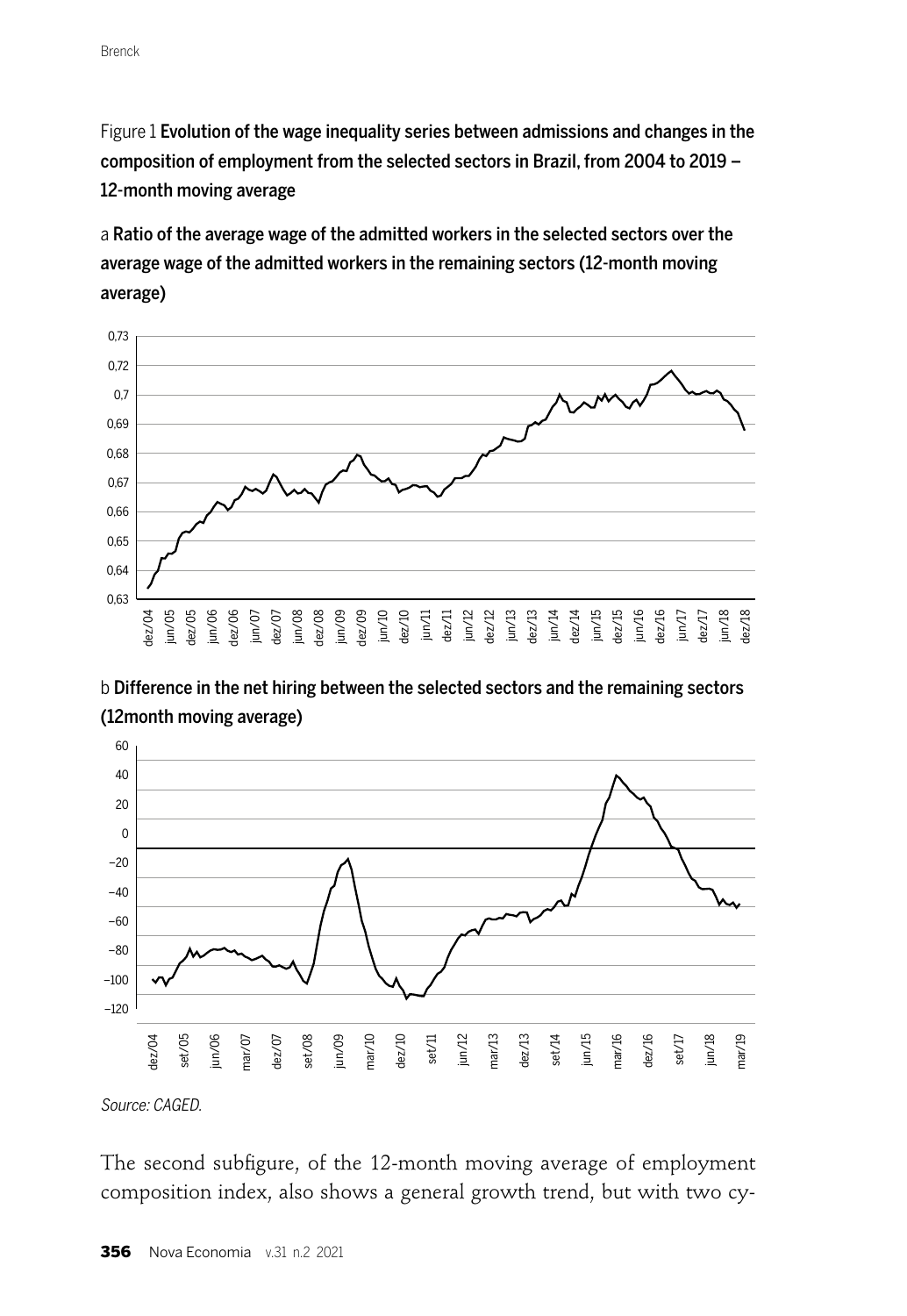cles over these years. The first is associated with the 2008 crisis when the calculated indicator shows the first most significant peak – average from August 2008 to August 2009 – indicating a more than proportional decrease in the hiring of other sectors, including the manufacturing industry and agricultural production. Between November 2008 and April 2009, the hiring balance was negative for all sectors of the economy (the selected and the remaining ones), but it was much larger for the other sectors – the selected sectors had an average balance of approximately 7,400 layoffs, while the other sectors' economy had a negative balance of approximately 34,550 in the same period. From May 2009 on, however, the economy already started recovering, and the balance of hiring in other sectors surpasses that of the selected sectors, bringing the indicator close to its pre-crisis value. However, this difference in the hiring balance gets closer to zero and crosses the X-axis in April 2015, amid the most recent economic crisis. The reasons for this accelerated growth of the indicator built here are similar to those observed in the 2008 crisis: the non-selected sectors laid off more than the selected ones. From the second peak, in April 2016, the drop in the indicator reflects the effects of the crisis on the selected sectors, which were more impacted by it, proportionally to the others. From April 2016 to March 2019, the average monthly employment balance in construction, food and housing services, domestic services, maintenance and repair services, services provided to family and associations, clothing, footwear and textiles, and furniture sectors was approximately minus 15,300, *i.e.*, 15,300 layoffs more than hiring on average, compared to a positive balance of approximately 100 on average per month in the other sectors.

Although both series have a general rising tendency, attributing any causality from a descriptive analysis seems to be hasty. They will be better explored econometrically in the next section, where I will use these same indices in a time series model, from which I can draw more specific conclusions about the relationship between these variables in the referred period.

## 4 **The relationship between variations in the composition of employment and wage inequality: a VEC estimation**

I performed unit root tests in the series of the employment composition and wage inequality, both in level and in first difference, and concluded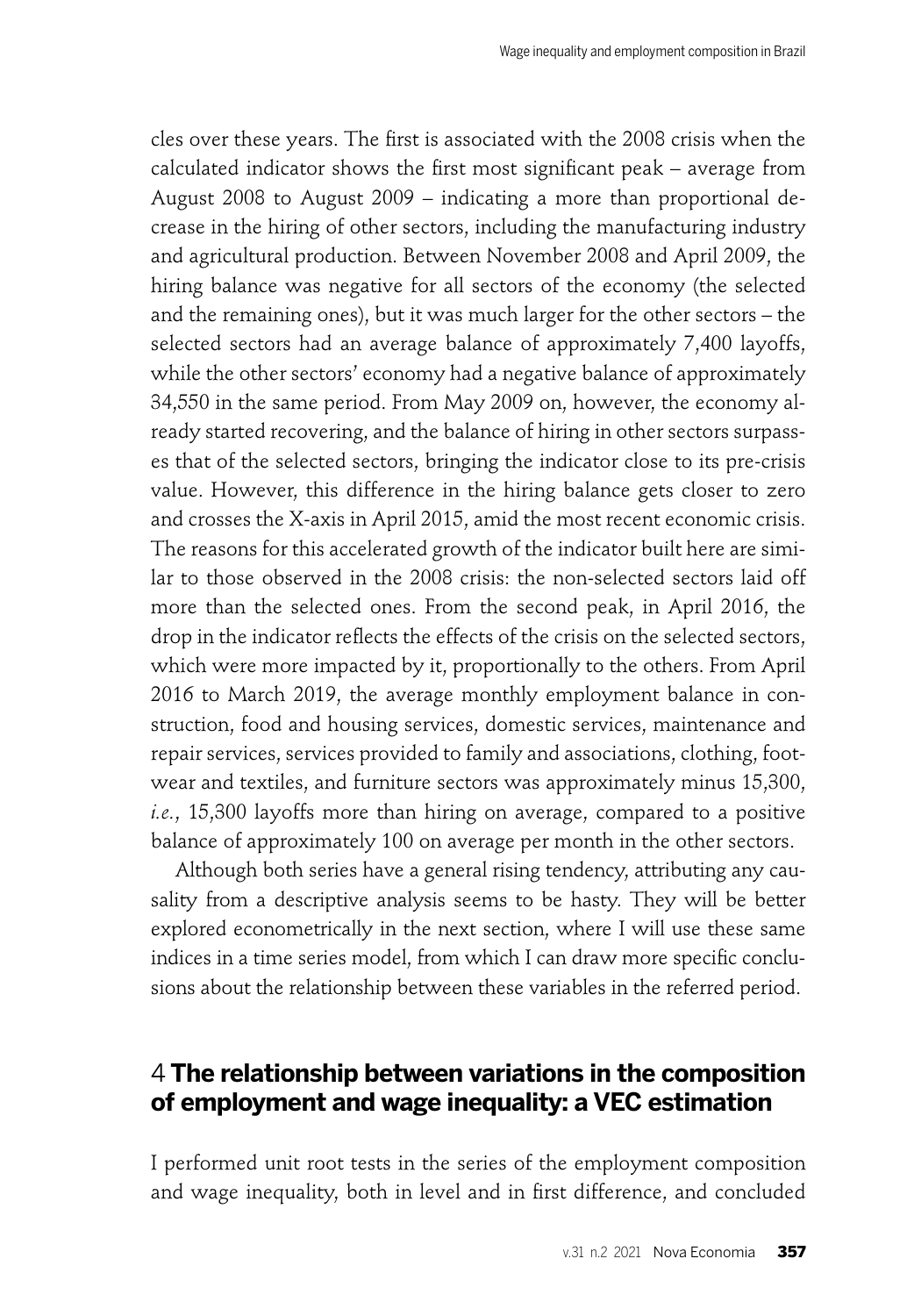that both series are integrated in first order, that is,  $I(1)$ . The results are based on the Augmented Dickey-Fuller (ADF) tests, with the Akaike criteria for choosing the lags, Phillips-Perron (PP) and Kwiatkowski, Phillips, Schmidt and Shin (KPSS)<sup>11</sup>.

By confirming that both variables are integrated in first order, I conducted the Jonhanson cointegration test, and found that the variables are cointegrated (see Appendix B.2). Therefore, I estimated a Vector Error Correction estimation, whose results can be found in the next subsection.

#### 4.1 Results

The results of the estimated coefficients are reported in Table 3, while the impulse-response function is shown in Figure 2. Cholesky's ordination followed the economic theory: wage inequality is more exogenous than changes in the employment composition<sup>12</sup>. Residuals tests are reported in Appendix B.

The results of the coefficients and their respective significance levels are reported in Table 3. The coefficient related to the cointegration equation is negative and significant at a  $1\%$  level for the wage inequality equation, as desired in this type of model, but positive and not significant for the employment composition equation. Within the cointegration equation, the employment composition coefficient was significant at 1% and had a negative sign. This negative sign is consistent with the hypothesis stated here since it symbolizes the positive relation between reducing wage inequality and the change in the employment composition. To better understand this result, it is important to recall the error correction equation, particularly:  $e_t = Y_t - \alpha_0 - \alpha_1 X_t$ , where et is the error term,  $\alpha i$  are parameters and  $Y_t$  and  $X_t$  are the time series. Note that there is a negative sign in front of the coefficient of  $X_t$ , which in our case represents the employment composi-

<sup>11</sup> Since some of the tests were conflicting, I also analyzed the test for the variables in first difference and looked at their autocorrelation function. All these tests can be found in Appendix B.

<sup>12</sup> In the Kaleckian framework, the income distribution is usually considered exogenous. As mentioned earlier in this paper, Brenck and Carvalho (2020) represents in a formal model this causality assumed here: changes in the income distribution affect changes in the output composition – which can, again, affect the income distribution, if the last is considered endogenous, as is the case in this paper and the second part of Brenck and Carvalho (2020)'s paper. However, I also estimated the inverted Cholesky order for robustness test, and the results did not significantly change.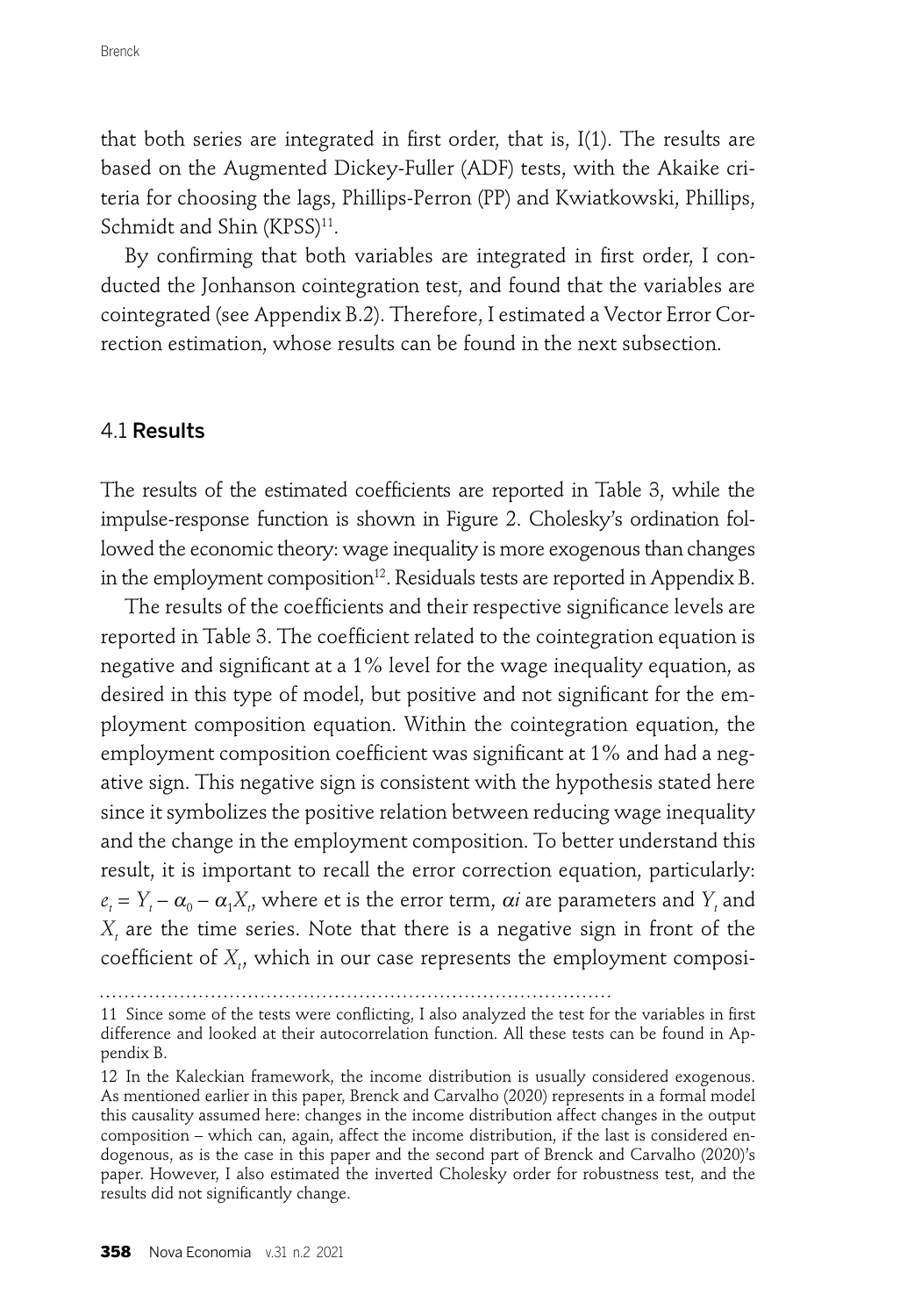tion, while the *Y*<sub>t</sub> represents the wage inequality. That is, for them to be positively related, the coefficient must be negative.

| <b>Cointegrating Eq</b>                    |                    | <b>CointEq</b>                   |
|--------------------------------------------|--------------------|----------------------------------|
| wage inequality.                           |                    | 1                                |
|                                            |                    | $-3.60E - 07$ ***                |
| employment composition <sub>-1</sub>       |                    | $(-3.98246)$                     |
| @trend                                     |                    | $-0.000267***$                   |
|                                            |                    | $(-3.54661)$                     |
| C                                          |                    | 0.388291                         |
|                                            |                    |                                  |
| <b>Error Correction</b>                    | D(wage inequality) | <b>D(employment composition)</b> |
| CointEq                                    | $-0.457824***$     | 212411.8                         |
|                                            | $(-4.78164)$       | (1.41211)                        |
| D(wage inequality) <sub>-1</sub>           | $-0.210201**$      | $-117447.7$                      |
|                                            | $(-2.19261)$       | $(-0.77980)$                     |
| D(wage inequality) <sub>-2</sub>           | $-0.158272*$       | $-34043.31$                      |
|                                            | $(-1.75966)$       | $(-0.24092)$                     |
| D(wage inequality) <sub>-3</sub>           | $-0.196534**$      | $-86072.91$                      |
|                                            | $(-2.40174)$       | $(-0.66952)$                     |
| D(wage inequality) <sub>-4</sub>           | $-0.09909$         | 74813.17                         |
|                                            | $(-1.38828)$       | (0.66717)                        |
| $D$ (employment composition) <sub>-1</sub> | $-1.17E - 07**$    | $-0.439087***$                   |
|                                            | $(-2.17286)$       | $(-5.19899)$                     |
| $D$ (employment composition) <sub>-2</sub> | $-7.15E - 08$      | $-0.103774$                      |
|                                            | $(-1.24902)$       | $(-1.15320)$                     |
| $D$ (employment composition) <sub>-3</sub> | $-1.31E - 07**$    | $-0.072872$                      |
|                                            | $(-2.32055)$       | $(-0.82475)$                     |
| $D$ (employment composition) <sub>-3</sub> | $-1.31E - 07**$    | $-0.072872$                      |
|                                            | $(-2.32055)$       | $(-0.82475)$                     |
| $D$ (employment composition) <sub>-4</sub> | $-1.42E - 08$      | $-0.121191$                      |
|                                            | $(-0.28336)$       | $(-1.54235)$                     |
| C                                          | 0.000746           | 830.1007                         |
|                                            | (0.53213)          | (0.37675)                        |
| R <sup>2</sup>                             | 0.357177           | 0.242517                         |
| Adj. $R^2$                                 | 0.32274            | 0.201938                         |
| F-statistic                                | 10.37192           | 5.97635                          |

Table 3 VEC Estimation output

\* for 10% of significance; \*\* for 5% of significance; \*\*\* for 1% of significance t-statistics in ().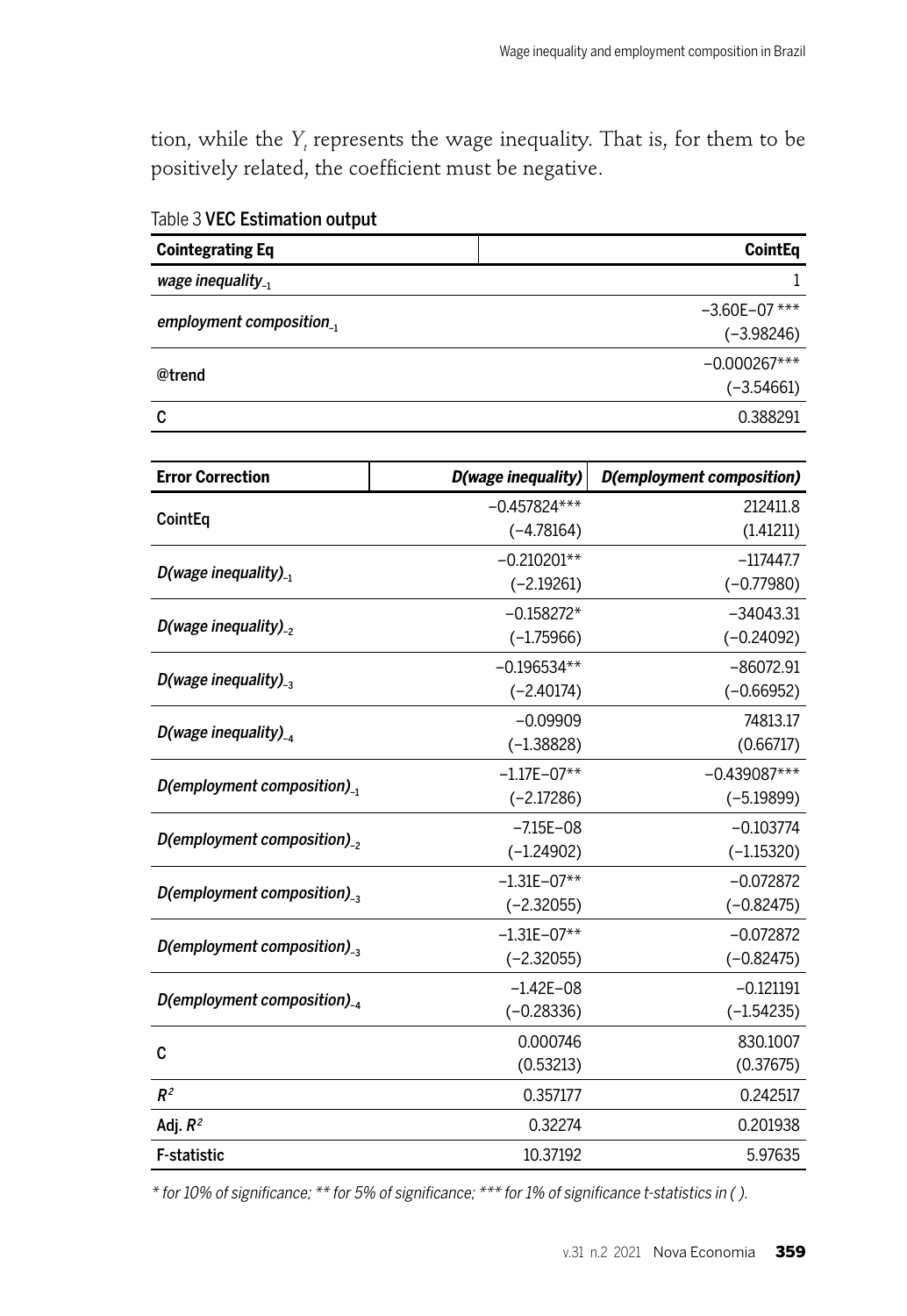#### Figure 2 VEC Impulse Response Function

#### Response to Cholesky One S.D (d.f. adjusted Innovations)

## Response of wage inquality to wage inequality







Response of employment composition to wage inequality





,020 ,016 ,012

As for the short-term effects, one can perceive that the wage inequality equation has more exciting results. The employment composition seems to respond only to it's lagged value. Hence, wage inequality seems to respond more in the short run to changes in the employment composition and changes in the wage inequality itself.

In the impulse response function (Figure 2), the mutual and positive relationship between the variables studied here is clear. A more than proportional increase in the average wage of workers from the selected sectors (a shock in the wage inequality variable) is accompanied by a permanent increase in the economy's employment composition. In other words, when wage income is redistributed towards the selected sectors, an increase in hiring in those sectors, relatively to the others, follows. If this continues for a long period – which seems to be the case here –

Source: Author's own elaboration.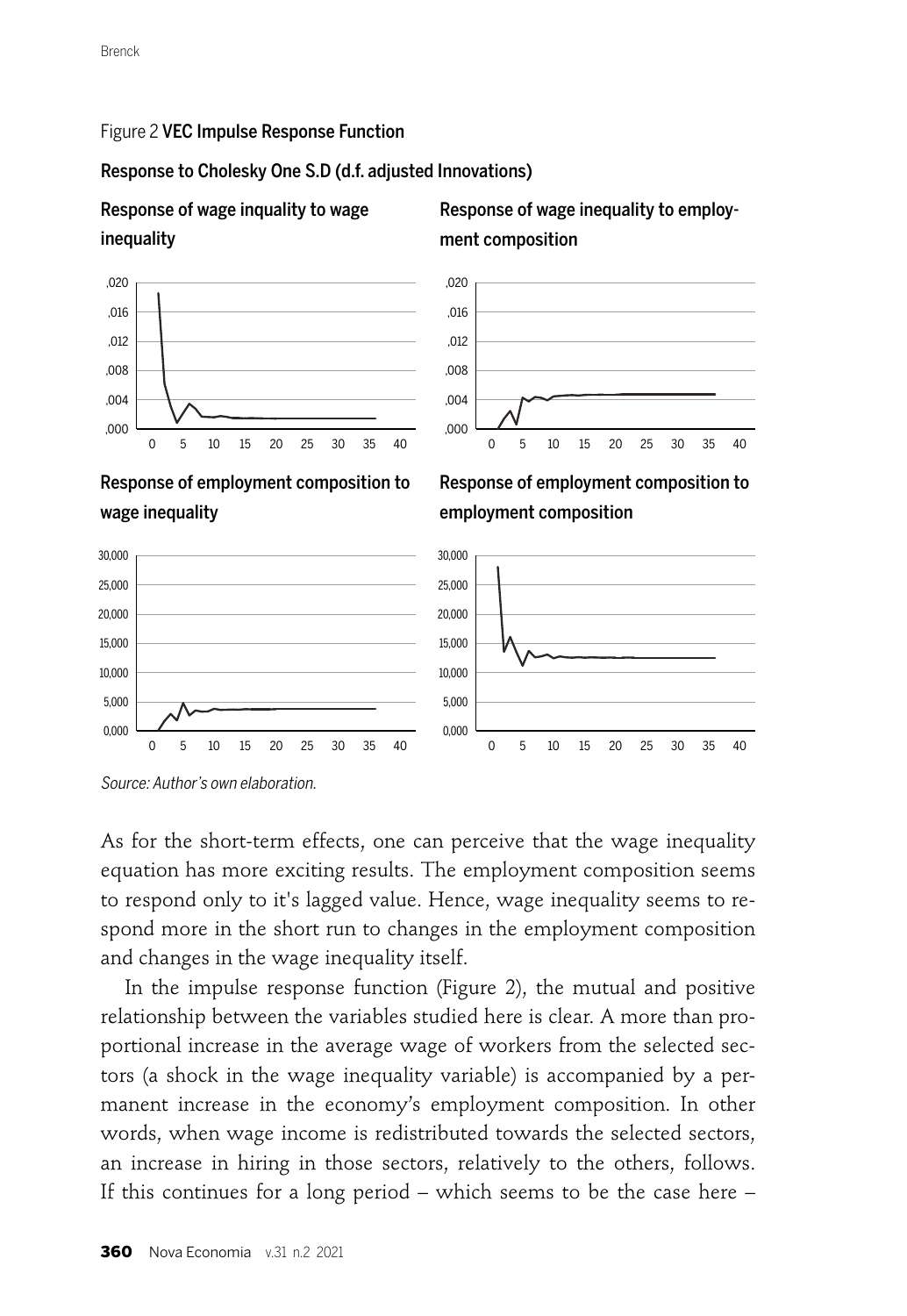we see that employment composition is also shifting towards low-wage (and low-productive) sectors. This is a significant result to illustrate the effect of reducing the wage inequality in the increase of employment level in less qualified sectors. The increase in employment in the low-productivity and labor-intensive sectors, as a response to the increase in wages from lower-skilled sectors, can symbolize precisely the effect of the increased demand for these sectors due to income growth.

The impact in the other direction, of changes in the employment composition in the wage inequality, also follows the expected path: a permanent increase in the hired workers' initial wage in the selected sectors. In other words, a shock in the employment composition reduces the wage inequality – increasing the index created. This second effect may symbolize the bargaining power gain that a greater demand for the labor force in the selected sectors generates since these sectors' labor market would be more active.

Even though most of the short-run coefficients were not significant at a 5% level, the impulse-response functions confirm the hypothesis that changes in the composition of employment and changes in wage inequality are mutually and positively correlated in a way to reinforce each other.

# 5 **Concluding remarks**

This paper aimed to econometrically verify the relationship between the reduction in (wage) inequality and changes in the productive (or employment) composition for Brazil in the 2000s. It was inspired by the hypothesis that thosevariables were circularly related, reinforcing each other. This hypothesis, formalized by Rugitsky (2017) and modeled in a Kaleckian framework by Brenck and Carvalho (2020), evidences the need to incorporate sectoral heterogeneity and wage inequalities into the analyses so that their relationship can be better understood.

Firstly, a careful selection of the more affected sectors by the circular and cumulative causation mechanism was made. I selected those sectors where import penetration is low, the consumption of low-income families increased, employment increased, and the employment composition and wage inequality measures were built. By estimating a VEC model with the employment composition and wage inequality measures created, the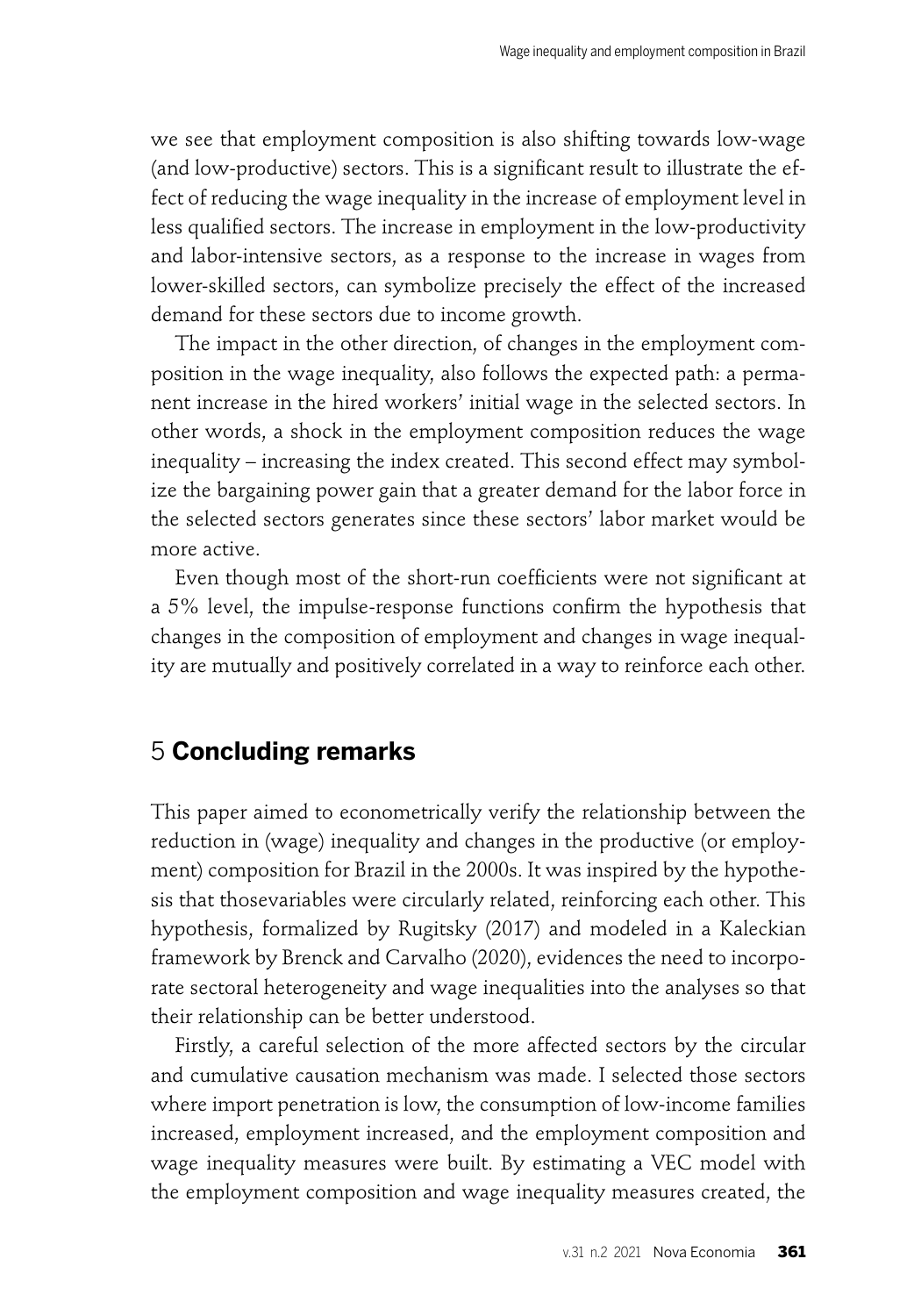positive relationship between those variables can be analyzed. The reactions in the impulse-response functions are positive in both directions of the shocks. Thus, the hypothesis of Rugitsky (2017) seems to be confirmed. However, further analysis with different measures of employment composition and wage inequality should be carried out to guarantee the robustness of this result.

It is also important to note that many relevant channels that can explain the Brazilian trajectory were disregarded, such as firms' financial dynamics, price dynamics, global economic changes, political considerations, and so forth. Incorporating some of these variables would make the analysis more precise and provide insights into some of the economy's limitations. These could be either inherent difficulties to this distribution and the productive composition change or, in some cases, result from exogenous shocks (*e.g.*, political and international changes). After the fast recovery from the 2008 economic crisis, the recent Brazilian economic crisis provides additional challenges to analyzing these mechanisms.

Still, the recent Brazilian trajectory serves as a lesson, indicating that the path to income distribution and growth is not trivial and faces inherent difficulties beyond political disputes. Incorporating heterogeneities and other inequality dimensions in the analyses can help understand and overcome these challenges by imagining sustainable alternatives for achieving equal income distribution and growth.

#### References

- BARROS, R. P. de; CARVALHO, M. de; FRANCO, S.; MENDONÇA, R. *A queda recente da desigualdade de renda no Brasil*. Instituto de Pesquisa Econômica Aplicada, 2007.
- BRENCK, C.; CARVALHO, L. The equalizing spiral in early 21<sup>st</sup> century brazil: a kaleckian model with sectoral heterogeneity. *Structural Change and Economic Dynamics*, Elsevier, v. 55, p. 298–310, 2020.
- CARVALHO, L. *Valsa brasileira: do boom ao caos econômico*. [S.l.]: Editora Todavia SA, 2018.
- CARVALHO, L.; RUGITSKY, F. *Growth and distribution in Brazil the 21st century: revisiting the wage-led versus profi t-led debate*. [S.l.], 2015. Disponível em: <https://EconPapers.repec.org/ RePEc: spa:wpaper:2015wpecon25>.
- CARVALHO, S. S.; SANTOS, C. H.; ALMEIDA, V. A.; JOEL, Y. K. Z.; PAIVA, K. C.; CAL-DAS, L. F. *O Consumo das Famílias no Brasil entre 2000 e 2013: uma análise estrutural a partir de dados do Sistema de Contas Nacionais e da Pesquisa de Orçamentos Familiares*. Texto para Discussão, nº 2209, Instituto de Pesquisa Econômica Aplicada, 2016.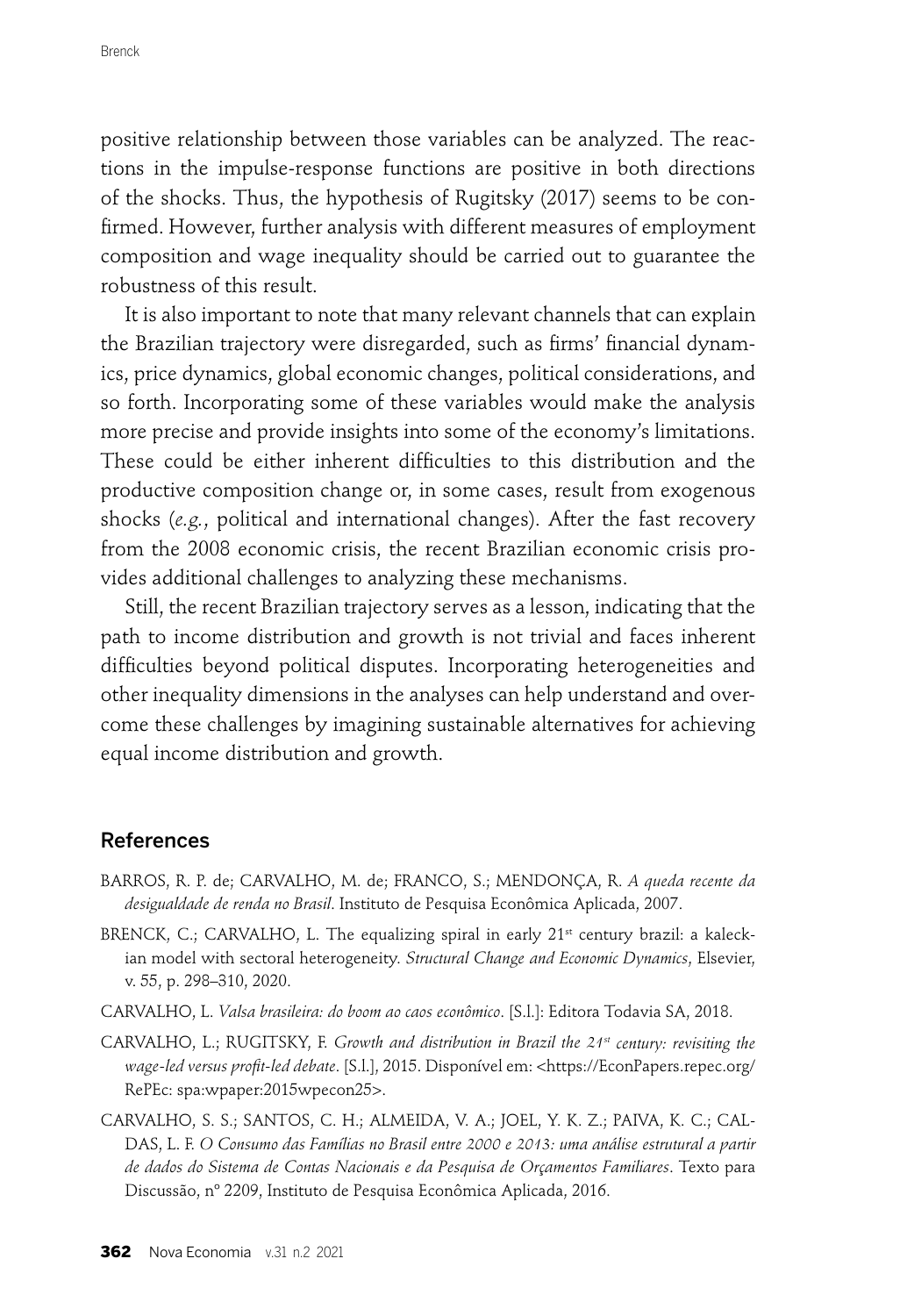- GIOVANNETTI, L. F. L. *Infl ação de serviços no Brasil: pressão de demanda ou de custos?* Dissertação (Mestrado) — Mestrado Profissional – Fundação Getúlio Vargas, SP, 2013.
- HOFFMANN, R.; OLIVEIRA, R. The evolution of income distribution in brazil in the agricultural and the non-agricultural sectors. *World Journal of Agricultural Research*, v. 2, n. 5, p. 192–204, 2014.
- KOMATSU, B. K.; MENEZES FILHO, N A. *Salário mínimo e desigualdade salarial: um estudo com densidades contrafactuais nas regiões metropolitanas brasileiras*. Instituto de Pesquisa Econômica Aplicada, 2015.
- LOUREIRO, P. *The Ebb and Flow of the Pink Tide: reformist development strategies in Brazil and Argentina*. Tese (Doutorado) — Department of Economics, SOAS, University of London, 2018.
- MAURIZIO, R. *Labour formalization and declining inequality in argentina and brazil in 2000s: a dynamic approach*. ILO Research Paper, n. 9, 2014.
- MAURIZIO, R.; VAZQUEZ, G. Distribution effects of the minimum wage in four latin american countries: Argentina, brazil, chile and uruguay. *International Labour Review*, Wiley Online Library, v. 155, n. 1, p. 97–131, 2016.
- MEDEIROS, C. A. *Inserção externa, crescimento e padrões de consumo na economia brasileira*. Instituto de Pesquisa Econômica Aplicada (Ipea), 2015.
- ORAIR, R. O.; GOBETTI, S. W. *Governo gastador ou transferidor? um macrodiagnóstico das despesas federais no período de 2002 a 2010*. Instituto de Pesquisa Econômica Aplicada (Ipea), 2010.
- PIKETTY, T. *Capital in the twenty-first century*. Harvard University Press, 2014.
- RUGITSKY, F. , 2017. *"The rise and fall of the Brazilian economy (2004-2015)*: the economic antimiracle". Working Paper 27, Department of Economics, University of São Paulo (FEA-USP). 2017.
- SANTOS, C. H. M.; CIEPLINSKI, A. G.; PIMENTEL, D.; BHERING, G. *Por que a elasticidade- -câmbio das importações é baixa no brasil? evidências a partir das desagregações das importações por categorias de uso*. Instituto de Pesquisa Econômica Aplicada (Ipea), 2015.
- SOARES, S.; OSÓRIO, R. G.; SOARES, F. V.; MEDEIROS, M.; ZEPEDA, E. *Programas de tranferência condicionada de renda no brasil, chile e méxico: impactos sobre a desigualdade*. Instituto de Pesquisa Econômica Aplicada (Ipea), 2007.
- TAVARES, M. C.; SERRA, J. *Além da estagnação. Da substituição de importações ao capitalismo fi nanceiro*. Zahar: Rio de Janeiro, p. 153–207, 1972.
- WELLS, J. Distribution of earnings, growth and the structure of demand in brazil during the 1960's. *World Development*, Elsevier, v. 2, n. 1, p. 9–24, 1974.

#### About the author

*Clara Zanon Brenck – clara.brenck@newschool.edu* The New School for Social Research, New York, NY, United States. ORCID: https://orcid.org/0000-0002-0110-8668.

The author thanks the National Council for Scientific and Technological Development (CNPq) of Brazil for her Master's scholarship. The author is also grateful for her Master's advisor Laura Carvalho, for the discussions, help and incentives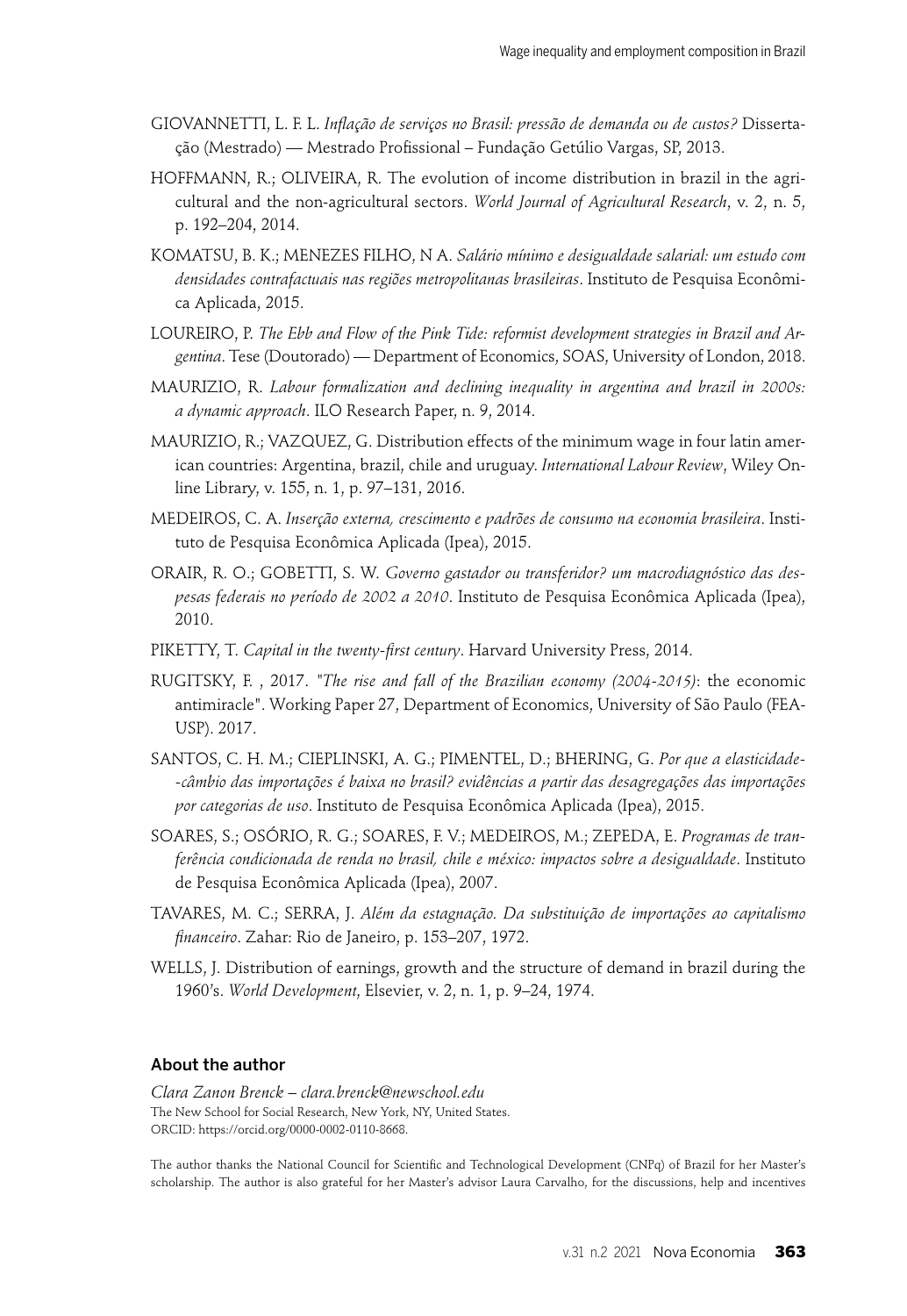regarding this work, and for Gilberto Tadeu Lima, Fernando Rugitsky, Lucas Freddo, Matias Rebello Cardomingo and two anonymous referees for their helpful comments on this article. All remaining errors are the author's responsibility.

#### About the article

Submission received on April 05, 2020. Approved for publication on January 17, 2021.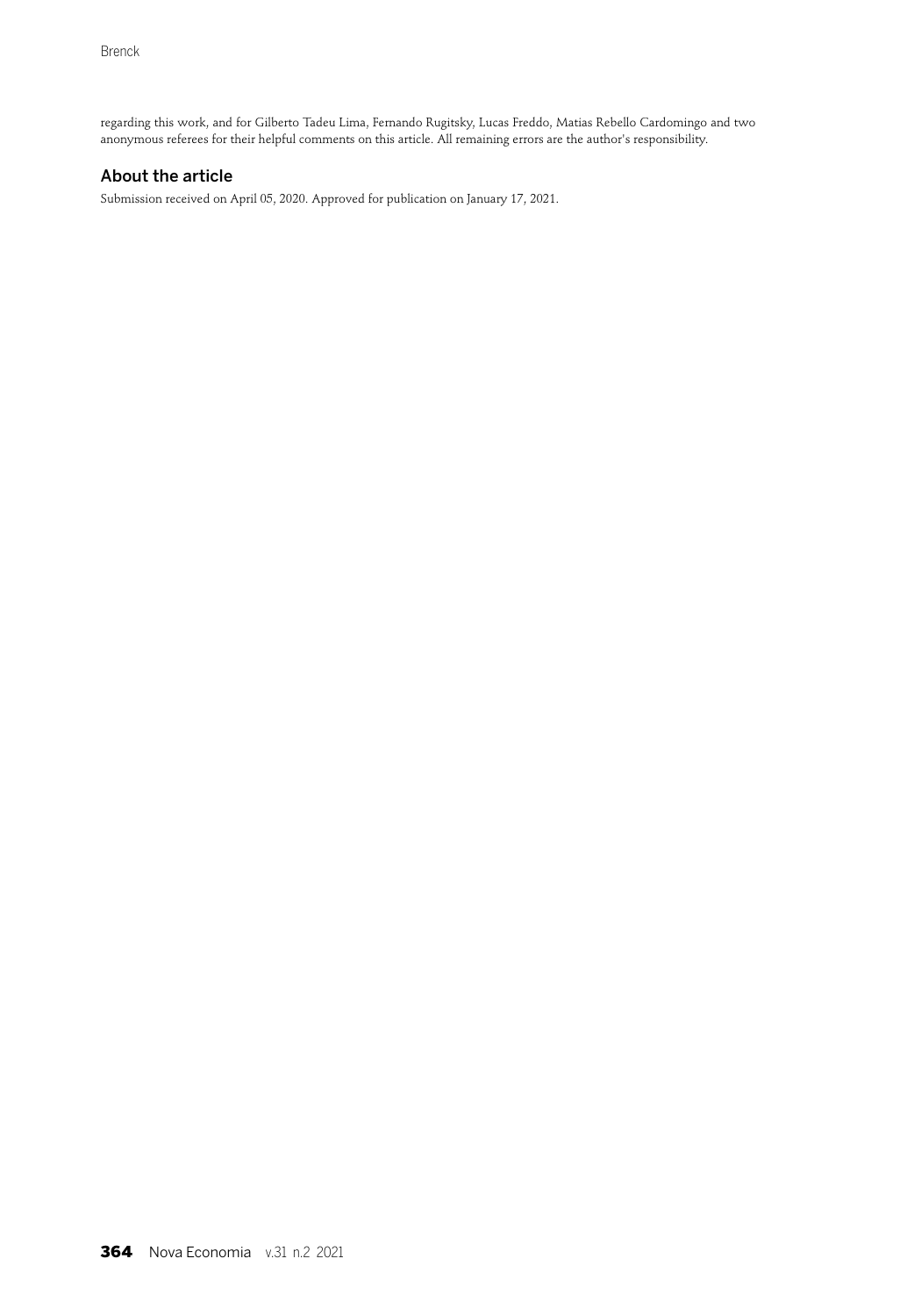# **APPENDIX A**

# A1 **Data Treatment and Sector Selection**

To make the translation between the classification of Household Budget Surveys (POF) and National Account System (SCN), we benefited from the dictionary for the POF microdata, available from the IBGE website. Because the description of the POF data has a very different aggregation than that of the production data, we have chosen to join some of the sectors of the SCN into larger groups, which helped us to better fit the consumption categories into them. This can be found in Table A1.

| <b>Agriculture, livestock and fisheries</b>    | Food                                |
|------------------------------------------------|-------------------------------------|
| food and beverages                             |                                     |
| Services provided to families and associations | Other services                      |
| <b>Domestic services</b>                       |                                     |
|                                                | CD, newspapers, magazines           |
| Pulp and paper products                        | and other paper products            |
| Newspapers, magazines cds                      |                                     |
| <b>Textiles</b>                                |                                     |
| <b>Clothing and accessories</b>                | Clothing, footwear and textiles     |
| Leather artifacts and shoes                    |                                     |
| Wood products -                                | Wood, rubber and plastic products - |
| <b>Excluding furniture</b>                     | <b>Excluding furniture</b>          |
| Rubber & plastics                              |                                     |
|                                                |                                     |
| <b>POF</b>                                     | <b>SCN</b>                          |
| 1 Total expenditures                           |                                     |
| 2 Current expenditures                         |                                     |
| 2.1 Consumption expenditures                   |                                     |
|                                                | Agriculture                         |
| 2.1.1 Food                                     | Livestock and fisheries             |
|                                                | Food and beverages                  |
| 2.1.2 Housing                                  |                                     |
| 2.1.2.1 Rents                                  | Construction                        |
| 2.1.2.2 Services and taxes                     | Accommodation and food services     |
|                                                |                                     |

Table A1 Joined sectors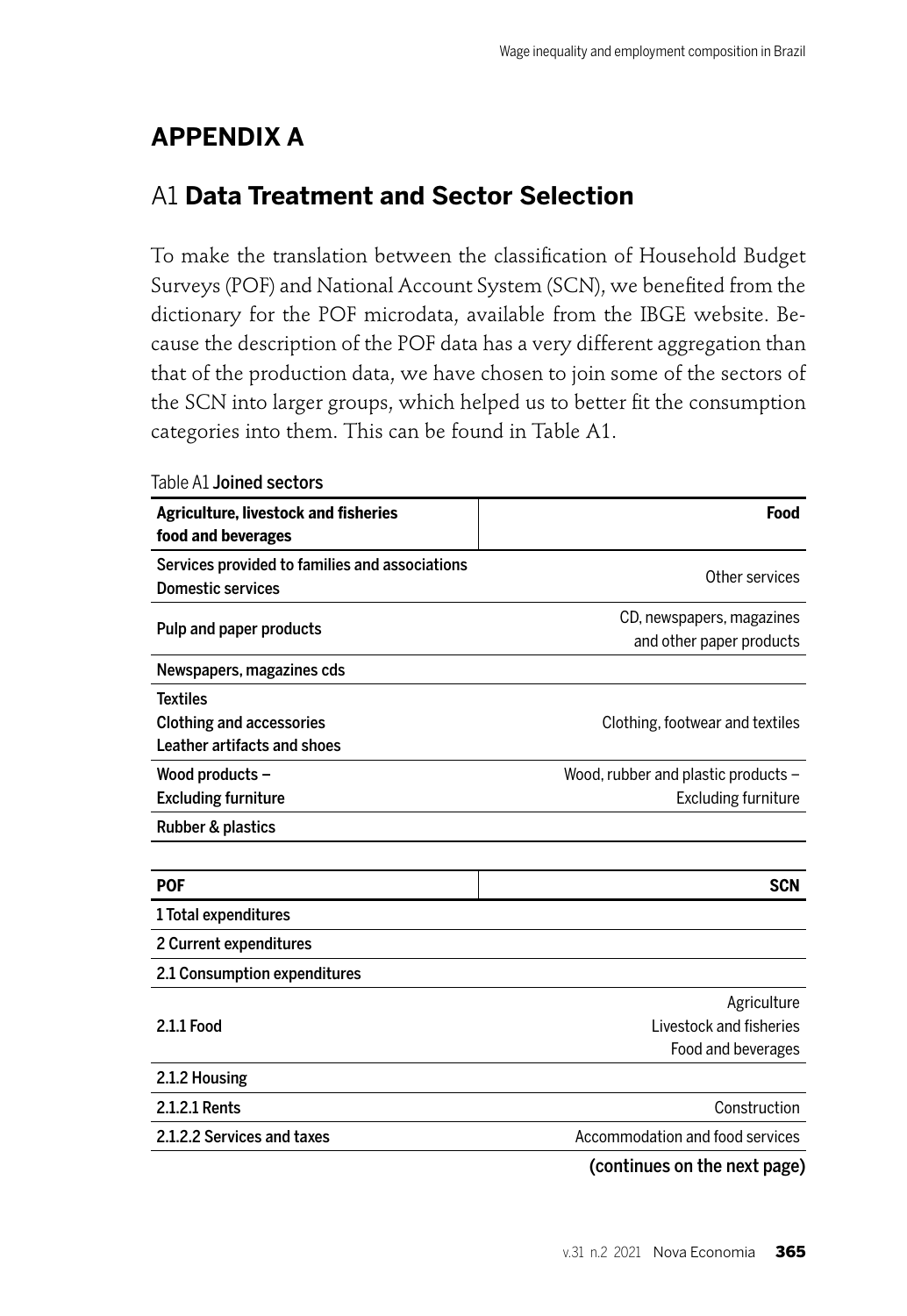Table A1 (continuation)

| <b>POF</b>                                  | <b>SCN</b>                                                                     |
|---------------------------------------------|--------------------------------------------------------------------------------|
| 2.1.2.2.1 Electric energy                   | Electricity generation and distribution of gas                                 |
|                                             | and water and urban cleaning                                                   |
| 2.1.2.2.2 Telephone                         | Information services                                                           |
| 2.1.2.2.3 Cell phone                        | Office machines and electronic equipment                                       |
| 2.1.2.2.4 Gas                               | Electricity generation and distribution of gas                                 |
|                                             | and water and urban cleaning                                                   |
| 2.1.2.2.5 Water and sewage                  | Electricity generation and distribution of gas<br>and water and urban cleaning |
| 2.1.2.2.6 Other                             | Accommodation and food services                                                |
| 2.1.2.3 House maintenance                   | Accommodation and food services                                                |
| 2.1.2.4 Cleaning products                   | Perfumes and personal hygiene                                                  |
| 2.1.2.5 Furniture and home objects          | Furniture and products of various industries                                   |
| 2.1.2.6 Home electric appliances            | Electrical equipment                                                           |
| 2.1.2.7 Repair of home objects              | Maintenance and repair services                                                |
| 2.1.3 Clothing                              |                                                                                |
| 2.1.3.1 Men clothes                         | Clothing, footwear and textiles                                                |
| 2.1.3.2 Woman clothes                       | Clothing, footwear and textiles                                                |
| 2.1.3.3 Child clothes                       | Clothing, footwear and textiles                                                |
| 2.1.3.4 Shoes                               | Clothing, footwear and textiles                                                |
| 2.1.3.5 Jewelery and costume jewelery       | Clothing, footwear and textiles                                                |
| 2.1.3.6 Textiles                            | <b>Textiles</b>                                                                |
| 2.1.4 Transportation                        |                                                                                |
| 2.1.4.1 Urban transportation                | Transportation, warehousing and mail                                           |
| 2.1.4.2 Gasoline - Own vehicle              | Oil refining and coke                                                          |
| 2.1.4.3 Alcohol - Own vehicle               | Alcohol                                                                        |
| 2.1.4.4 Maintenance - Own vehicle           | Maintenance and repair services                                                |
| 2.1.4.5 Vehicle acquisition                 | Automobiles, trucks and buses                                                  |
| 2.1.4.6 Travel                              | Accommodation and food services                                                |
| 2.1.4.7 Other                               | Transportation, warehousing and mail                                           |
| 2.1.5 Hygiene and personal care             |                                                                                |
| 2.1.5.1 Perfume                             | Perfumes and personal hygiene                                                  |
| 2.1.5.2 Hair products<br>29                 | Perfumes and personal hygiene                                                  |
| 2.1.5.3 Soap                                | Perfumes and personal hygiene                                                  |
| 2.1.5.4 Tools and products for personal use | Perfumes and personal hygiene                                                  |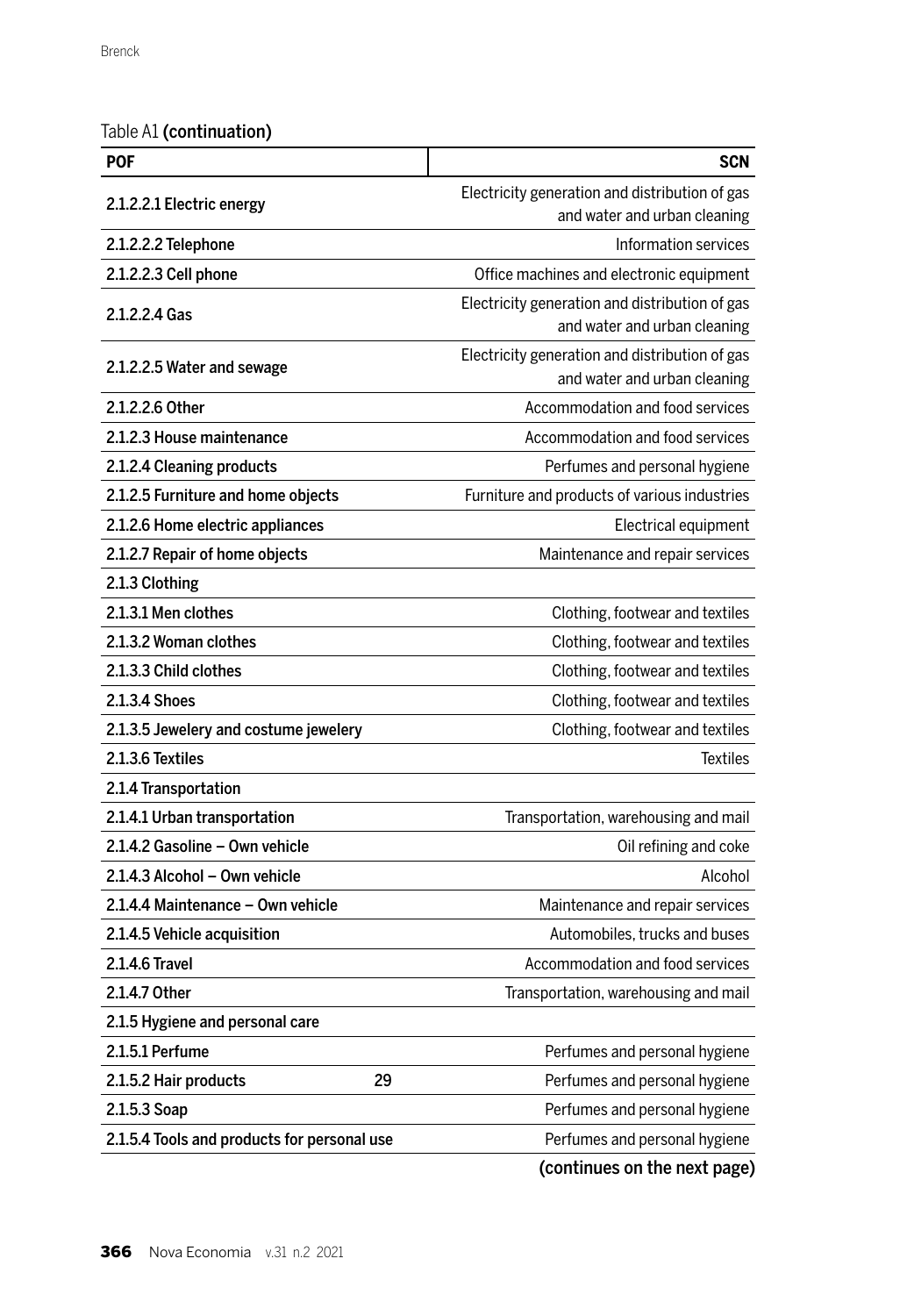Table A1 (continuation)

| <b>SCN</b>                                               |
|----------------------------------------------------------|
|                                                          |
|                                                          |
| Pharmaceutical products                                  |
| Financial intermediate insurance and                     |
| supplementary pension and related services               |
| Health                                                   |
| Health                                                   |
| Health                                                   |
| Health                                                   |
| Health                                                   |
| Health                                                   |
| Health                                                   |
|                                                          |
| Education                                                |
| Education                                                |
| Education                                                |
| Pulp and paper products                                  |
| Pulp and paper products                                  |
| Education                                                |
|                                                          |
| Wood, rubber and plastic products<br>excluding furniture |
| Office machines and electronic equipment                 |
| Newspapers magazines and CDs                             |
| Services provided to families and associations           |
| Services provided to families and associations           |
| Smoking products                                         |
|                                                          |
| Services provided to families and associations           |
| Services provided to families and associations           |
| Services provided to families and associations           |
| Services provided to families and associations           |
|                                                          |
| Services provided to families and associations           |
| Information services                                     |
|                                                          |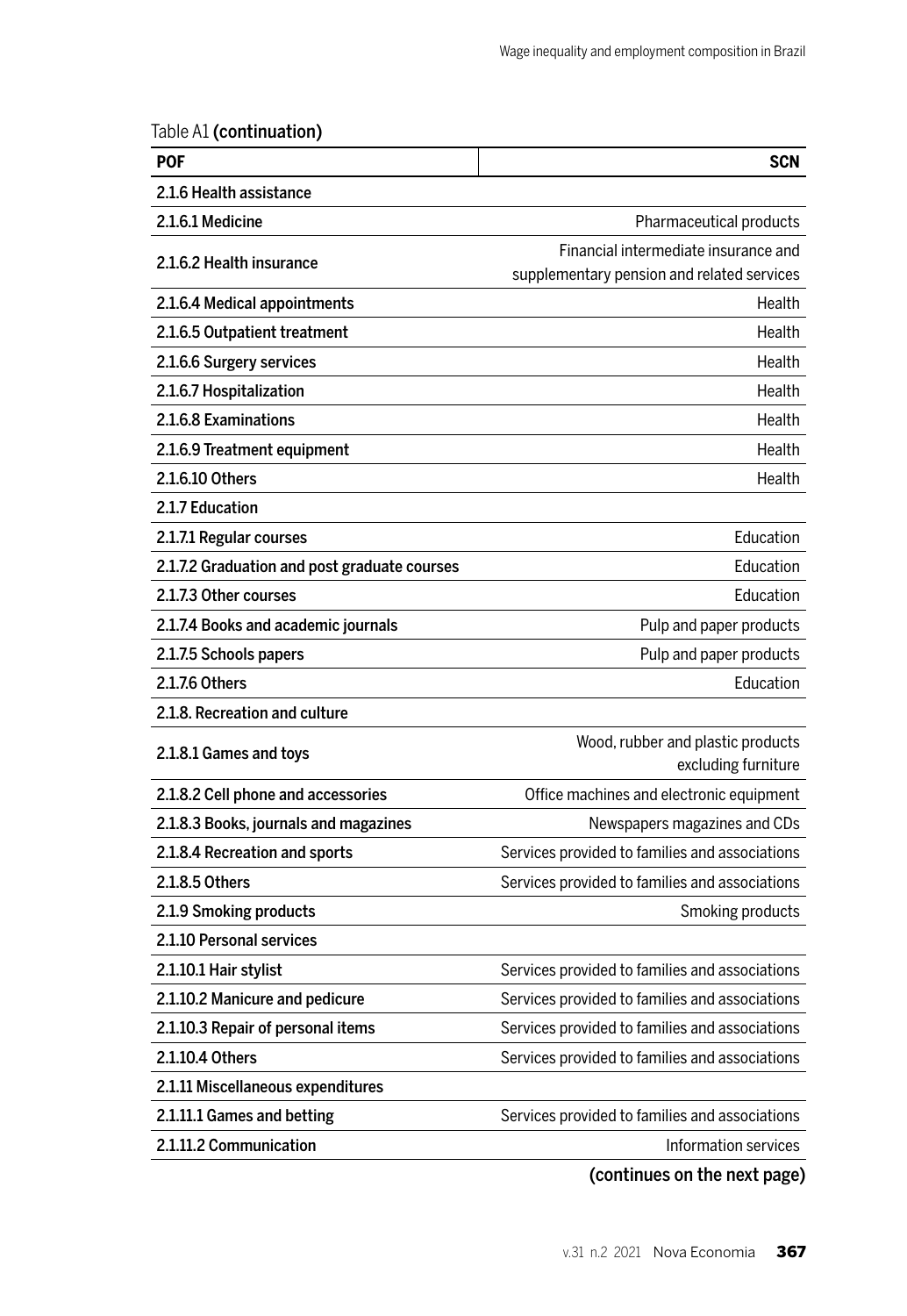### Table A1 (continuation)

| POF                                              | <b>SCN</b>                                                                         |
|--------------------------------------------------|------------------------------------------------------------------------------------|
| 2.1.11.3 Parties and ceremonies                  | Services provided to families and associations                                     |
| 2.1.11.4 Professional services                   | Services provided to families and associations                                     |
| 2.1.11.5 Properties for occasional use           | Accommodation and food services                                                    |
| 2.1.11.6 Others                                  | Services provided to families and associations                                     |
| 2.2 Others current expenditures                  |                                                                                    |
| 2.2.1 Taxes                                      |                                                                                    |
| 2.2.2 Labor contributions                        | Financial intermediate insurance and<br>supplementary pension and related services |
| 2.2.3 Baking services                            | Financial intermediate insurance and<br>supplementary pension and related services |
| 2.2.4 Pensions, allowances and donations         | Financial intermediate insurance and<br>supplementary pension and related services |
| 2.2.5 Private pension                            | Financial intermediate insurance and<br>supplementary pension and related services |
| 2.2.6 Others                                     |                                                                                    |
| 2.3 Assets increase                              |                                                                                    |
| 2.3.1 Real estate (acquisition)                  | Construction                                                                       |
| 2.3.2 Real estate (renovation)                   | Maintenance and repair services                                                    |
| 2.3.3 Other investments                          |                                                                                    |
| 2.4 Decrease in liabilities                      |                                                                                    |
| 2.4.1 Loan and monthly payments                  | Financial intermediate insurance and<br>supplementary pension and related services |
| 2.4.2 Property rent                              |                                                                                    |
| Table A2 <b>Excluded sectors</b>                 |                                                                                    |
| Oil and natural gas                              | <b>Imports</b>                                                                     |
| Chemicals                                        | Imports                                                                            |
| Miscellaneous chemical products and preparations | <b>Imports</b>                                                                     |
| <b>Pesticides</b>                                | Imports                                                                            |
| Office machines and electronic equipment         | Imports                                                                            |
| Oil refining and coke                            | Imports                                                                            |
| Manufacture of resins and elastomers             | Imports                                                                            |
| Commerce                                         | Not directly consumed                                                              |
| Other mining and extractive products             | Not directly consumed                                                              |
| Iron ore                                         | Not directly consumed                                                              |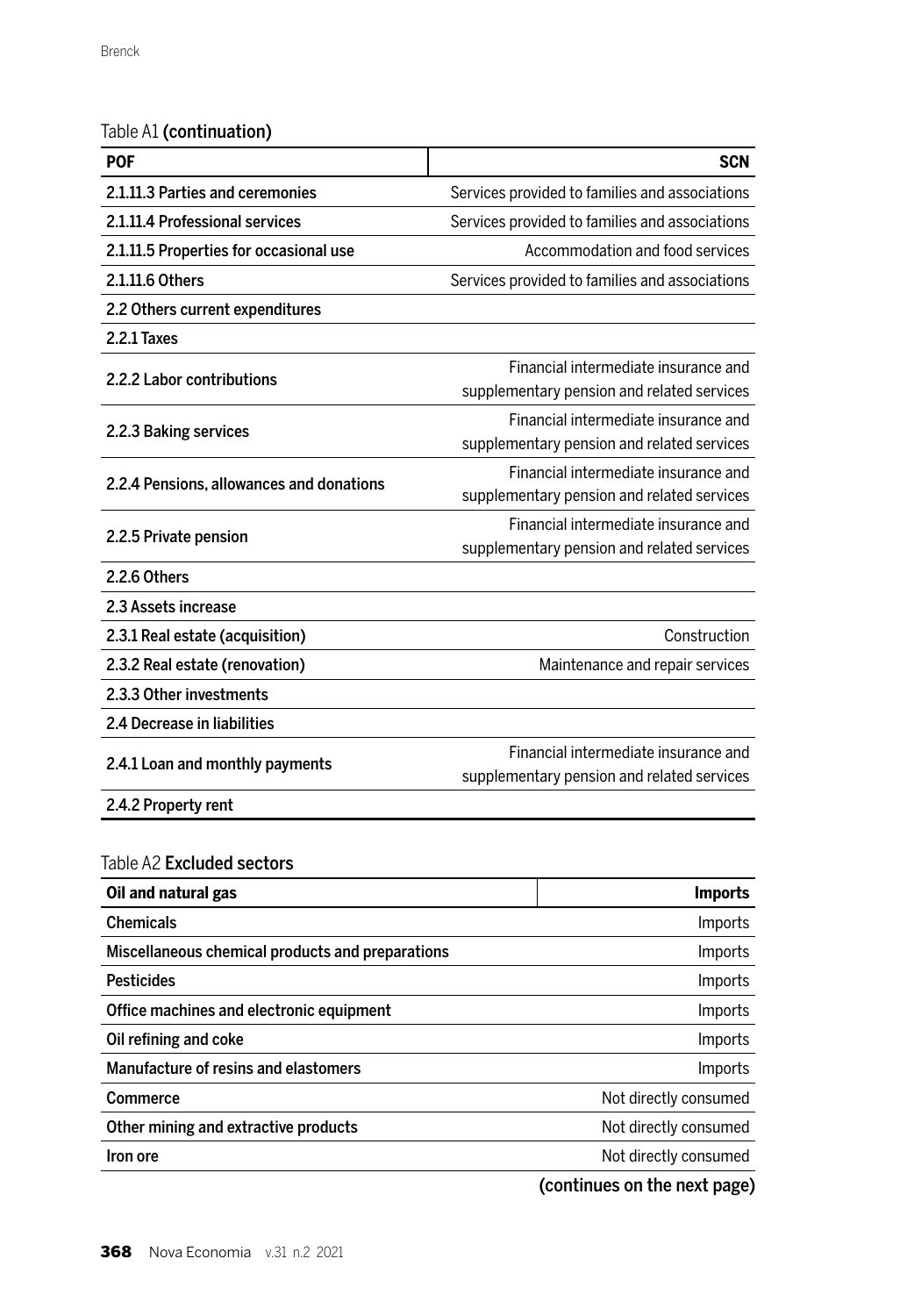Table A2 (continuation)

| Oil and natural gas                                       | <b>Imports</b>        |
|-----------------------------------------------------------|-----------------------|
| Manufacture of steel and steel products                   | Not directly consumed |
| Metallurgy of nonferrous metals                           | Not directly consumed |
| Cement and other non-metallic mineral products            | Not directly consumed |
| Public administration and social security                 | Not directly consumed |
| <b>Business services</b>                                  | Not directly consumed |
| Paints, varnishes and enamels                             | Not directly consumed |
| Parts and accessories for motor vehicles                  | Not directly consumed |
| Other transportation equipment                            | Not directly consumed |
| Metal products – Exclusive machinery and equipment        | Not directly consumed |
| Machinery and equipment including maintenance and repairs | Not directly consumed |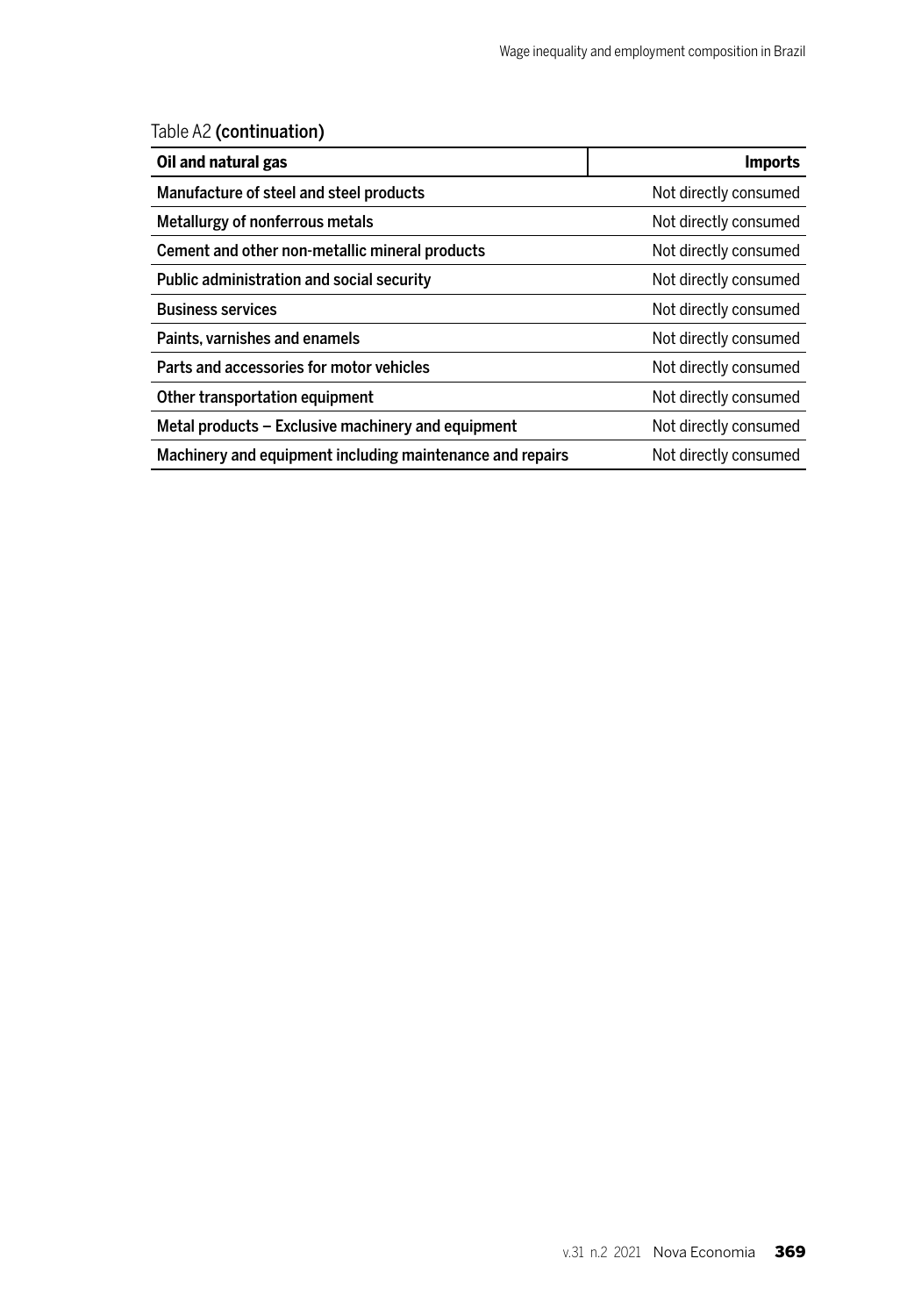# **APPENDIX B**

# B **Econometric tests**

## B.1 Unit root tests

In order to confirm that both employment composition and wage inequality indexes are integrated in the first order, we analyzed the autocorrelation function for the variables in level and in first difference, in addition to the unit root tests. With these visualizations, the unit root in both variables is clear.

#### Figure B1 Correlogram for wage inequality variable in level

Date: 07/19/21 Time: 16:02 Sample: 2004M01 2019M03 Included observations: 183

| Autocorrelation | <b>Partial Correlation</b> |              | <b>AC</b> | <b>PAC</b> | Q-Stat | Prob. |
|-----------------|----------------------------|--------------|-----------|------------|--------|-------|
|                 |                            | $\mathbf{1}$ | 0.777     | 0.777      | 112.39 | 0.000 |
| ı               |                            | 2            | 0.704     | 0.252      | 205.08 | 0.000 |
|                 |                            | 3            | 0.657     | 0.140      | 286.32 | 0.000 |
|                 |                            | 4            | 0.644     | 0.155      | 364.78 | 0.000 |
| Ш               |                            | 5            | 0.641     | 0.138      | 442.90 | 0.000 |
| ı               |                            | 6            | 0.618     | 0.054      | 515.93 | 0.000 |
|                 |                            | 7            | 0.598     | 0.046      | 584.72 | 0.000 |
| T               | ı                          | 8            | 0.596     | 0.084      | 653.41 | 0.000 |
| I               | I                          | 9            | 0.575     | 0.013      | 717.71 | 0.000 |
|                 |                            | 10           | 0.531     | $-0.063$   | 772.97 | 0.000 |
|                 |                            | 11           | 0.552     | 0.123      | 833.03 | 0.000 |
| ı               |                            | 12           | 0.497     | $-0.111$   | 881.84 | 0.000 |
| ı               |                            | 13           | 0.503     | 0.057      | 932.14 | 0.000 |
| ı               |                            | 14           | 0.494     | 0.030      | 981.00 | 0.000 |
| ı               |                            | 15           | 0.507     | 0.084      | 1032.8 | 0.000 |
|                 |                            | 16           | 0.516     | 0.060      | 1086.8 | 0.000 |
|                 |                            | 17           | 0.462     | $-0.108$   | 1130.3 | 0.000 |
| ı               | ı                          | 18           | 0.438     | $-0.013$   | 1169.7 | 0.000 |
|                 |                            | 19           | 0.403     | $-0.082$   | 1203.1 | 0.000 |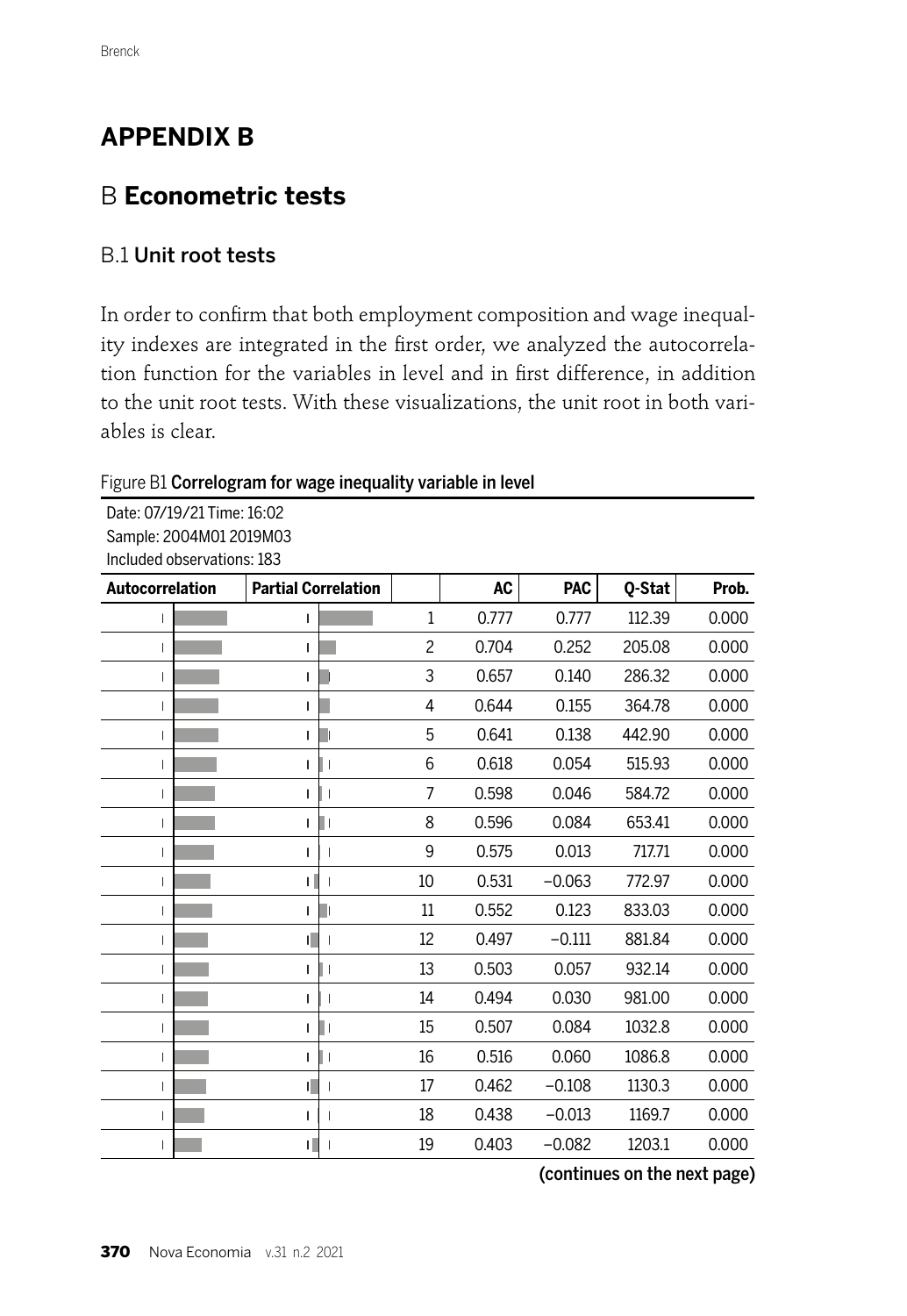| <b>Autocorrelation</b> | <b>Partial Correlation</b> |    | AC    | <b>PAC</b> | Q-Stat | Prob. |
|------------------------|----------------------------|----|-------|------------|--------|-------|
|                        |                            | 20 | 0.405 | 0.025      | 1237.2 | 0.000 |
|                        |                            | 21 | 0.384 | $-0.024$   | 1268.0 | 0.000 |
| $\mathbf{I}$           |                            | 22 | 0.379 | $-0.010$   | 1298.3 | 0.000 |
|                        |                            | 23 | 0.351 | $-0.021$   | 1324.3 | 0.000 |
|                        |                            | 24 | 0.329 | $-0.063$   | 1347.3 | 0.000 |
|                        |                            | 25 | 0.327 | 0.058      | 1370.2 | 0.000 |
|                        |                            | 26 | 0.318 | 0.008      | 1392.0 | 0.000 |
|                        |                            | 27 | 0.310 | $-0.001$   | 1412.9 | 0.000 |
|                        |                            | 28 | 0.276 | $-0.031$   | 1429.5 | 0.000 |
|                        |                            | 29 | 0.300 | 0.085      | 1449.3 | 0.000 |
|                        |                            | 30 | 0.281 | $-0.018$   | 1466.8 | 0.000 |
|                        |                            | 31 | 0.281 | $-0.016$   | 1484.3 | 0.000 |
|                        |                            | 32 | 0.287 | 0.085      | 1502.8 | 0.000 |
|                        |                            | 33 | 0.304 | 0.081      | 1523.6 | 0.000 |
|                        |                            | 34 | 0.263 | $-0.099$   | 1539.4 | 0.000 |
|                        |                            | 35 | 0.212 | $-0.107$   | 1549.7 | 0.000 |
|                        |                            | 36 | 0.163 | $-0.144$   | 1555.8 | 0.000 |

#### Figure B1 (continuation)

### Figure B2 Correlogram for wage inequality in first differences

Date: 07/19/21 Time: 16:03 Sample: 2004M01 2019M03 Included observations: 182

| Autocorrelation | <b>Partial Correlation</b> |    | <b>AC</b> | <b>PAC</b> | 0-Stat | Prob. |
|-----------------|----------------------------|----|-----------|------------|--------|-------|
|                 |                            | 1  | $-0.382$  | $-0.382$   | 26.998 | 0.000 |
|                 |                            | 2  | $-0.032$  | $-0.209$   | 27.191 | 0.000 |
|                 |                            | 3  | $-0.109$  | $-0.250$   | 29.431 | 0.000 |
|                 |                            | 4  | 0.019     | $-0.186$   | 29.502 | 0.000 |
|                 |                            | 5  | 0.034     | $-0.108$   | 29.714 | 0.000 |
|                 |                            | 6  | 0.010     | $-0.074$   | 29.734 | 0.000 |
|                 |                            | 7  | $-0.048$  | $-0.114$   | 30.173 | 0.000 |
|                 |                            | 8  | 0.022     | $-0.070$   | 30.267 | 0.000 |
|                 |                            | 9  | 0.080     | 0.058      | 31.505 | 0.000 |
|                 |                            | 10 | $-0.146$  | $-0.126$   | 35.657 | 0.000 |
|                 |                            | 11 | 0.189     | 0.124      | 42.688 | 0.000 |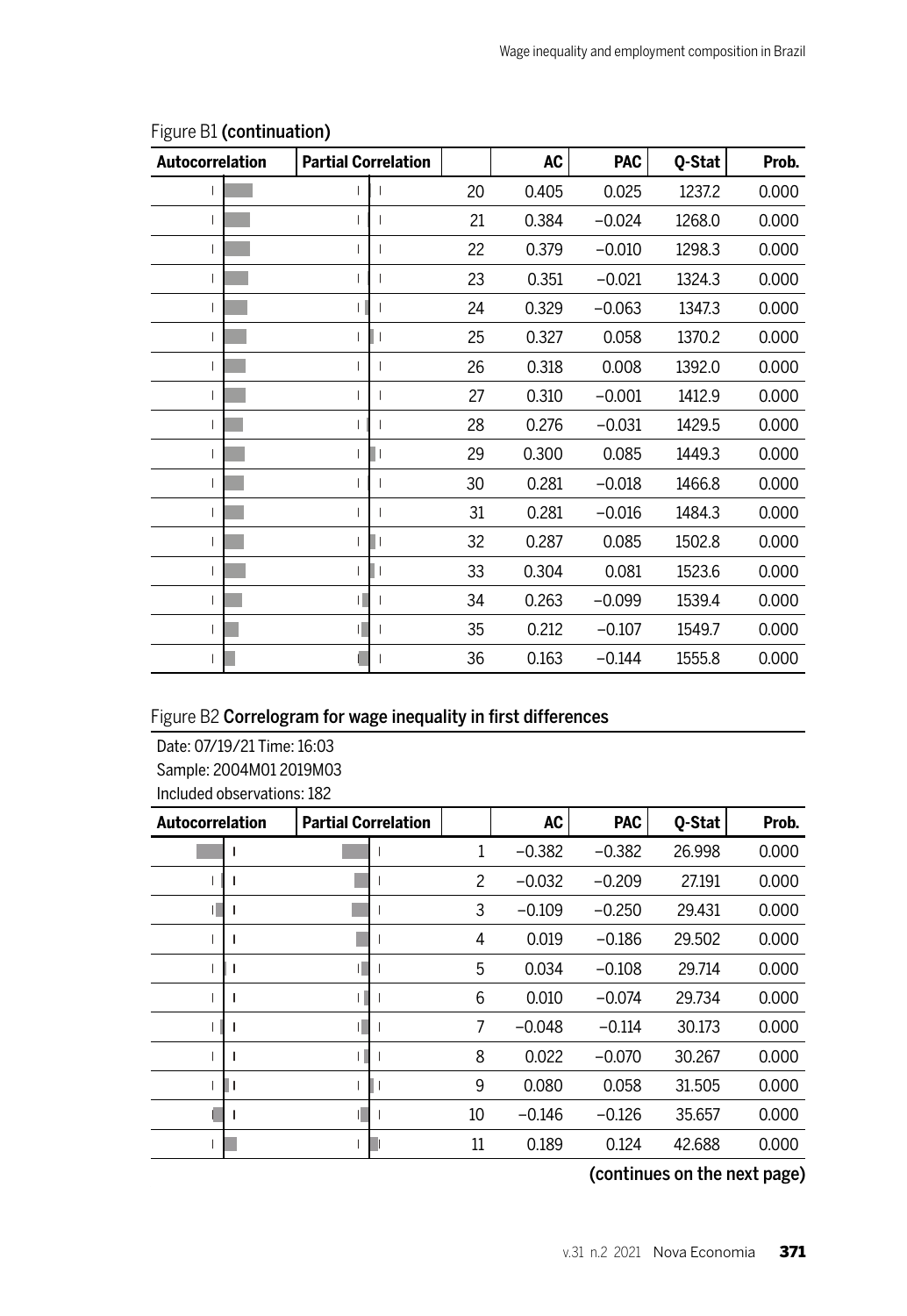| Autocorrelation   | <b>Partial Correlation</b>    |    | <b>AC</b> | <b>PAC</b> | Q-Stat | Prob. |
|-------------------|-------------------------------|----|-----------|------------|--------|-------|
|                   | T                             | 12 | $-0.169$  | $-0.053$   | 48.347 | 0.000 |
|                   | $\overline{1}$                | 13 | 0.051     | $-0.034$   | 48.865 | 0.000 |
| T                 | T                             | 14 | $-0.062$  | $-0.092$   | 49.640 | 0.000 |
| ı                 |                               | 15 | 0.045     | $-0.065$   | 50.037 | 0.000 |
| т                 | ш<br>$\mathbf{I}$             | 16 | 0.113     | 0.104      | 52.615 | 0.000 |
|                   | I                             | 17 | $-0.055$  | 0.032      | 53.224 | 0.000 |
| T<br>I            | Ш<br>$\mathsf{I}$             | 18 | 0.012     | 0.095      | 53.254 | 0.000 |
| $\mathbf{L}$      | I                             | 19 | $-0.079$  | 0.005      | 54.523 | 0.000 |
| П<br>T            | н                             | 20 | 0.096     | 0.085      | 56.447 | 0.000 |
|                   | I                             | 21 | $-0.060$  | 0.063      | 57.193 | 0.000 |
| ı                 | I                             | 22 | 0.046     | 0.039      | 57.638 | 0.000 |
| $\mathsf{I}$      |                               | 23 | $-0.034$  | 0.088      | 57.878 | 0.000 |
| ı                 | I                             | 24 | $-0.036$  | $-0.055$   | 58.160 | 0.000 |
| I                 | I                             | 25 | 0.039     | 0.011      | 58.479 | 0.000 |
| T                 | I                             | 26 | $-0.022$  | $-0.037$   | 58.587 | 0.000 |
| Ш<br>$\mathbf{I}$ | $\overline{1}$<br>1           | 27 | 0.070     | 0.026      | 59.659 | 0.000 |
|                   | T                             | 28 | $-0.124$  | $-0.080$   | 62.987 | 0.000 |
| Ш<br>I            | I                             | 29 | 0.095     | $-0.001$   | 64.976 | 0.000 |
| T                 | T                             | 30 | $-0.046$  | 0.023      | 65.444 | 0.000 |
| ı                 | Ш                             | 31 | $-0.110$  | $-0.008$   | 65.457 | 0.000 |
| т                 | т<br>Ш                        | 32 | $-0.029$  | $-0.095$   | 65.641 | 0.000 |
| T                 | ı                             | 33 | 0.122     | 0.054      | 69.010 | 0.000 |
| $\mathsf{I}$      | I<br>$\overline{\phantom{a}}$ | 34 | $-0.011$  | 0.063      | 69.037 | 0.000 |
| Т                 |                               | 35 | 0.028     | 0.150      | 69.217 | 0.000 |
|                   | Ш<br>I                        | 36 | $-0.147$  | $-0.087$   | 74.173 | 0.000 |

#### Figure B2 (continuation)

The unit root tests are reported in the table B1, where "no c,t" stands for no constant or deterministic trend, "c" means that we included a constant and "c,t" means that both constant and trend. It is worth remembering here the null hypothesis of the tests: for the ADF and PP, the null hypothesis is that the series has a unit root, while for the KPSS the null hypothesis is that the series is stationary.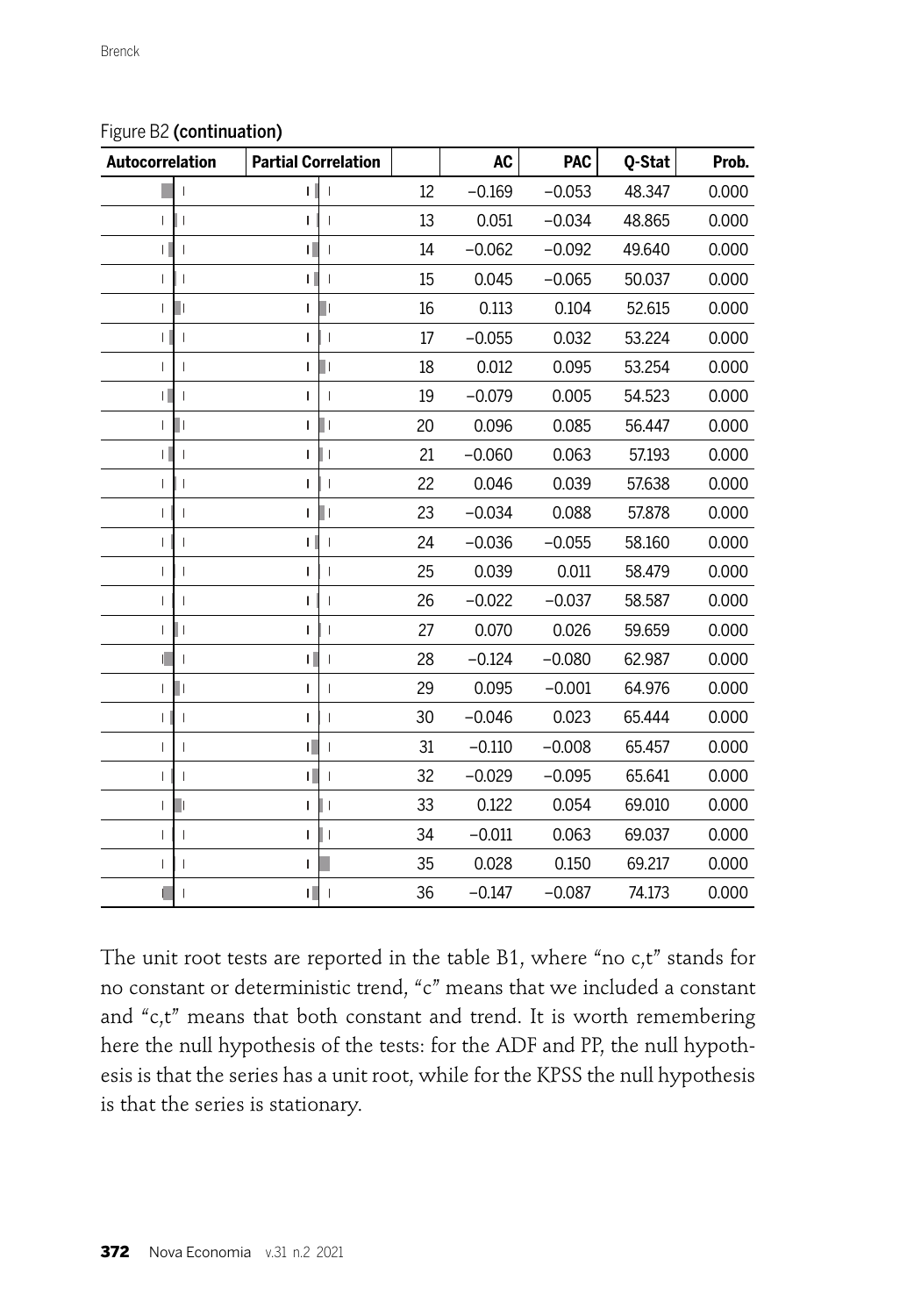#### Figure B3 Correlogram for employment composition variable in level

Date: 07/19/21 Time: 16:03 Sample: 2004M01 2019M03 Included observations: 183

| Autocorrelation          | <b>Partial Correlation</b>                 |                | <b>AC</b> | <b>PAC</b> | Q-Stat | Prob. |
|--------------------------|--------------------------------------------|----------------|-----------|------------|--------|-------|
| $\mathsf{I}$             | $\mathbf{I}$                               | $\mathbf{1}$   | 0.760     | 0.760      | 107.58 | 0.000 |
| $\mathsf I$              | I                                          | $\overline{c}$ | 0.733     | 0.367      | 208.14 | 0.000 |
| $\overline{1}$           | Ш<br>$\overline{1}$                        | 3              | 0.663     | 0.083      | 290.70 | 0.000 |
| $\overline{\phantom{a}}$ | $\overline{1}$<br>T                        | 4              | 0.598     | $-0.010$   | 358.36 | 0.000 |
| T                        | п<br>I                                     | 5              | 0.581     | 0.098      | 422.58 | 0.000 |
| $\mathsf I$              | L<br>$\overline{1}$                        | 6              | 0.524     | $-0.008$   | 475.08 | 0.000 |
| $\overline{1}$           | $\overline{1}$<br>г                        | $\overline{7}$ | 0.472     | $-0.055$   | 517.92 | 0.000 |
| T                        | $\begin{array}{c} \hline \end{array}$<br>I | 8              | 0.458     | 0.060      | 558.46 | 0.000 |
| T                        | T<br>I                                     | 9              | 0.423     | 0.028      | 593.29 | 0.000 |
| $\mathsf I$              | $\overline{1}$<br>$\mathbf{I}$             | 10             | 0.394     | $-0.017$   | 623.60 | 0.000 |
| $\mathsf{I}$             | $\overline{\phantom{a}}$<br>I              | 11             | 0.385     | 0.043      | 652.73 | 0.000 |
| $\overline{1}$           | $\mathsf{I}$                               | 12             | 0.356     | 0.012      | 677.84 | 0.000 |
| L                        | T<br>ı                                     | 13             | 0.348     | 0.019      | 701.96 | 0.000 |
| T                        | $\mathsf{I}$<br>$\overline{1}$             | 14             | 0.318     | $-0.031$   | 722.23 | 0.000 |
| T                        | $\overline{1}$<br>I                        | 15             | 0.296     | $-0.009$   | 739.89 | 0.000 |
| $\mathsf{I}$             | $\mathbf{I}$<br>I                          | 16             | 0.296     | 0.048      | 757.62 | 0.000 |
| I                        | $\overline{1}$                             | 17             | 0.289     | 0.039      | 774.69 | 0.000 |
| I                        | I<br>I                                     | 18             | 0.262     | $-0.045$   | 788.80 | 0.000 |
| $\mathbf{I}$             | T<br>T                                     | 19             | 0.248     | $-0.018$   | 801.46 | 0.000 |
| T                        | $\overline{1}$                             | 20             | 0.190     | $-0.107$   | 808.93 | 0.000 |
| $\mathsf{I}$             | Ш<br>I                                     | 21             | 0.210     | 0.080      | 818.11 | 0.000 |
| $\mathbf{I}$             | $\mathsf I$                                | 22             | 0.126     | $-0.165$   | 821.45 | 0.000 |
| $\mathbf{I}$             | L۱<br>$\mathbf{I}$                         | 23             | 0.155     | 0.104      | 826.51 | 0.000 |
| $\mathbf{I}$             | I<br>ı                                     | 24             | 0.117     | $-0.024$   | 829.40 | 0.000 |
| $\mathbf{I}$             | J.<br>$\overline{1}$                       | 25             | 0.147     | 0.131      | 834.02 | 0.000 |
| $\overline{1}$           | l I<br>$\mathbf{I}$                        | 26             | 0.161     | 0.053      | 839.57 | 0.000 |
| $\mathbf{I}$             | $\overline{\phantom{a}}$<br>П              | 27             | 0.129     | $-0.067$   | 843.16 | 0.000 |
| ı                        | Ш<br>I                                     | 28             | 0.164     | 0.085      | 849.01 | 0.000 |
| $\mathsf{I}$             | $\mathsf{I}$<br>$\overline{1}$             | 29             | 0.167     | 0.031      | 855.12 | 0.000 |
| T                        | T<br>I                                     | 30             | 0.182     | 0.035      | 862.45 | 0.000 |
|                          | $\mathsf{I}$                               | 31             | 0.172     | $-0.051$   | 869.02 | 0.000 |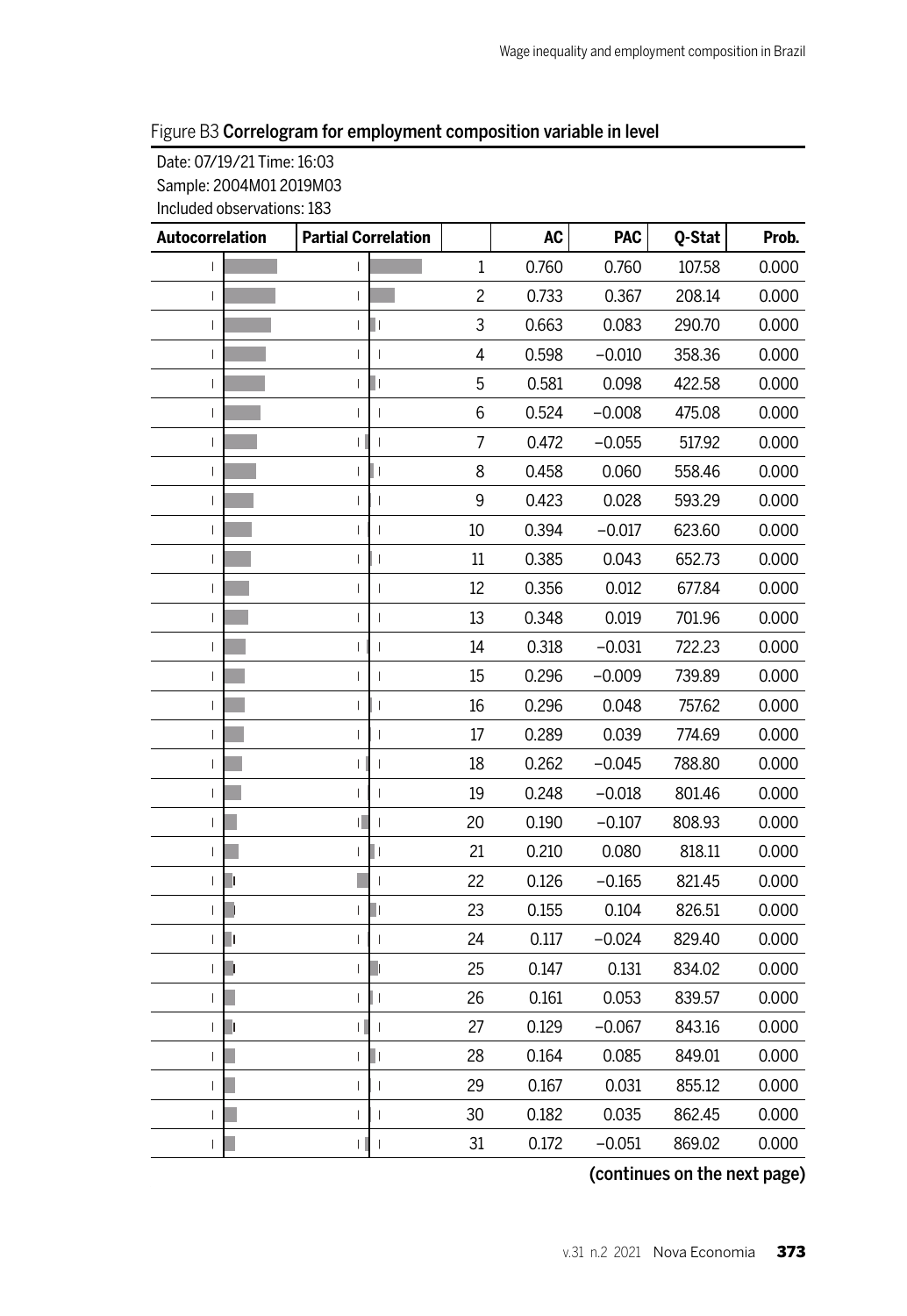| Autocorrelation | <b>Partial Correlation</b> |    | AC    | <b>PAC</b> | 0-Stat | Prob. |
|-----------------|----------------------------|----|-------|------------|--------|-------|
|                 |                            | 32 | 0.169 | 0.007      | 875.46 | 0.000 |
|                 |                            | 33 | 0.131 | $-0.092$   | 879.33 | 0.000 |
|                 |                            | 34 | 0.145 | 0.013      | 884.09 | 0.000 |
|                 |                            | 35 | 0.149 | 0.082      | 889.19 | 0.000 |
|                 |                            | 36 | 0.138 | $-0.017$   | 893.56 | 0.000 |

### Figure B3 (continuation)

## Figure B4 Correlogram for employment composition in first differences

Date: 07/19/21 Time: 16:03

Sample: 2004M01 2019M03

Included observations: 182

| Autocorrelation               | <b>Partial Correlation</b> |                | <b>AC</b> | <b>PAC</b> | 0-Stat | Prob. |
|-------------------------------|----------------------------|----------------|-----------|------------|--------|-------|
|                               | I                          | $\mathbf{1}$   | $-0.434$  | $-0.434$   | 34.822 | 0.000 |
| Π.<br>T                       | I                          | $\overline{c}$ | 0.083     | $-0.130$   | 36.092 | 0.000 |
|                               | ı                          | 3              | $-0.008$  | $-0.029$   | 36.103 | 0.000 |
|                               | I                          | 4              | $-0.109$  | $-0.142$   | 38.324 | 0.000 |
| П<br>ı                        | T                          | 5              | 0.079     | $-0.039$   | 39.495 | 0.000 |
| ı                             | T                          | 6              | $-0.001$  | 0.020      | 39.495 | 0.000 |
| П                             | I                          | 7              | $-0.082$  | $-0.091$   | 40.789 | 0.000 |
| ı                             | ı                          | 8              | 0.045     | $-0.056$   | 41.176 | 0.000 |
| T                             | I                          | 9              | $-0.018$  | $-0.020$   | 41.239 | 0.000 |
| ı                             | T                          | 10             | $-0.043$  | $-0.076$   | 41.592 | 0.000 |
|                               | ı                          | 11             | 0.056     | $-0.022$   | 42.207 | 0.000 |
|                               | I                          | 12             | $-0.054$  | $-0.043$   | 42.783 | 0.000 |
| ı<br>$\mathsf{l}$             | I                          | 13             | 0.052     | 0.010      | 43.324 | 0.000 |
|                               | I                          | 14             | $-0.017$  | $-0.011$   | 43.384 | 0.000 |
|                               | T                          | 15             | $-0.054$  | $-0.076$   | 43.967 | 0.000 |
| T                             | I                          | 16             | 0.012     | $-0.071$   | 43.995 | 0.000 |
| T<br>$\overline{\phantom{a}}$ | T                          | 17             | 0.051     | 0.029      | 44.518 | 0.000 |
| ı                             | I                          | 18             | $-0.036$  | $-0.007$   | 44.788 | 0.000 |
| П                             | ı                          | 19             | 0.092     | 0.071      | 46.543 | 0.000 |
|                               | T                          | 20             | $-0.157$  | $-0.105$   | 51.646 | 0.000 |
| ш                             |                            | 21             | 0.215     | 0.151      | 61.256 | 0.000 |
|                               | I                          | 22             | $-0.232$  | $-0.130$   | 72.477 | 0.000 |
|                               | т                          | 23             | 0.136     | 0.005      | 76.367 | 0.000 |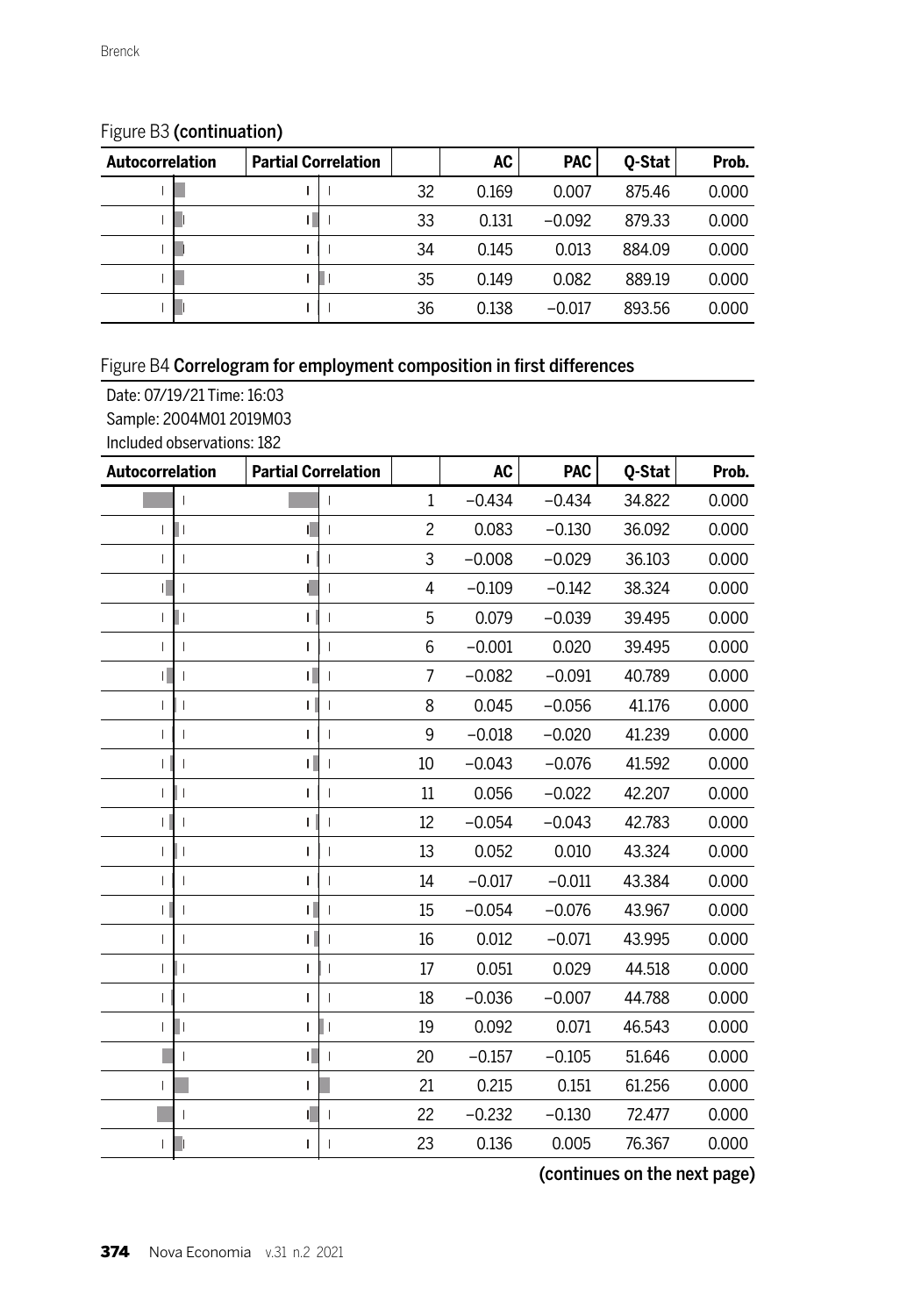| Autocorrelation | <b>Partial Correlation</b> |    | <b>AC</b> | PAC      | 0-Stat | Prob. |
|-----------------|----------------------------|----|-----------|----------|--------|-------|
|                 |                            | 24 | $-0.152$  | $-0.168$ | 81.249 | 0.000 |
|                 |                            | 25 | 0.040     | $-0.072$ | 81.583 | 0.000 |
|                 |                            | 26 | 0.095     | 0.048    | 83.517 | 0.000 |
|                 |                            | 27 | $-0.151$  | $-0.124$ | 88.462 | 0.000 |
|                 |                            | 28 | 0.068     | $-0.066$ | 89.466 | 0.000 |
|                 |                            | 29 | $-0.024$  | $-0.064$ | 89.593 | 0.000 |
|                 |                            | 30 | 0.056     | 0.033    | 90.272 | 0.000 |
|                 |                            | 31 | $-0.015$  | $-0.031$ | 90.321 | 0.000 |
|                 |                            | 32 | 0.074     | 0.061    | 91.538 | 0.000 |
|                 |                            | 33 | $-0.117$  | $-0.045$ | 94.590 | 0.000 |
|                 |                            | 34 | 0.030     | $-0.101$ | 94.795 | 0.000 |
|                 |                            | 35 | 0.026     | 0.002    | 94.950 | 0.000 |
|                 |                            | 36 | $-0.016$  | $-0.006$ | 95.008 | 0.000 |

#### Figure B4 (continuation)

#### Table B1 Unit root test

|                               |        |       |       |        |        | P-value |            | <b>T-statistics</b> |
|-------------------------------|--------|-------|-------|--------|--------|---------|------------|---------------------|
| <b>Variable</b>               |        |       | ADF   |        |        | PP      |            | <b>KPSS</b>         |
|                               | no c,t | C     | c,t   | no c,t | C      | c,t     | C          | c,t                 |
| In Level                      |        |       |       |        |        |         |            |                     |
| wage inequality               | 0.231  | 0.060 | 0.000 | 0.293  | 0.0003 | 0.000   | 1.481      | $0.130*$            |
| employment<br>composition     | 0.023  | 0.025 | 0.014 | 0.004  | 0.0003 | 0.000   | $0.898***$ | 0.101               |
| In 1 <sup>st</sup> difference |        |       |       |        |        |         |            |                     |
| wage inequality               | 0.000  | 0.000 | 0.000 | 0.000  | 0.000  | 0.000   | $0.500**$  | $0.281***$          |
| employment<br>composition     | 0.000  | 0.000 | 0.000 | 0.000  | 0.000  | 0.000   | 0.131      | $0.123*$            |

Notes: \* for 10% of significance; \*\* for 5% of significance; \*\*\* for 1% of significance.

### B.2 Cointegration tests

For the cointegration test, I considered the one with linear deterministic trend in data, but no intercept in VAR. This was mainly due to the observation of the data, that clearly shows a trend over time. The results of the test are shown in Table B2.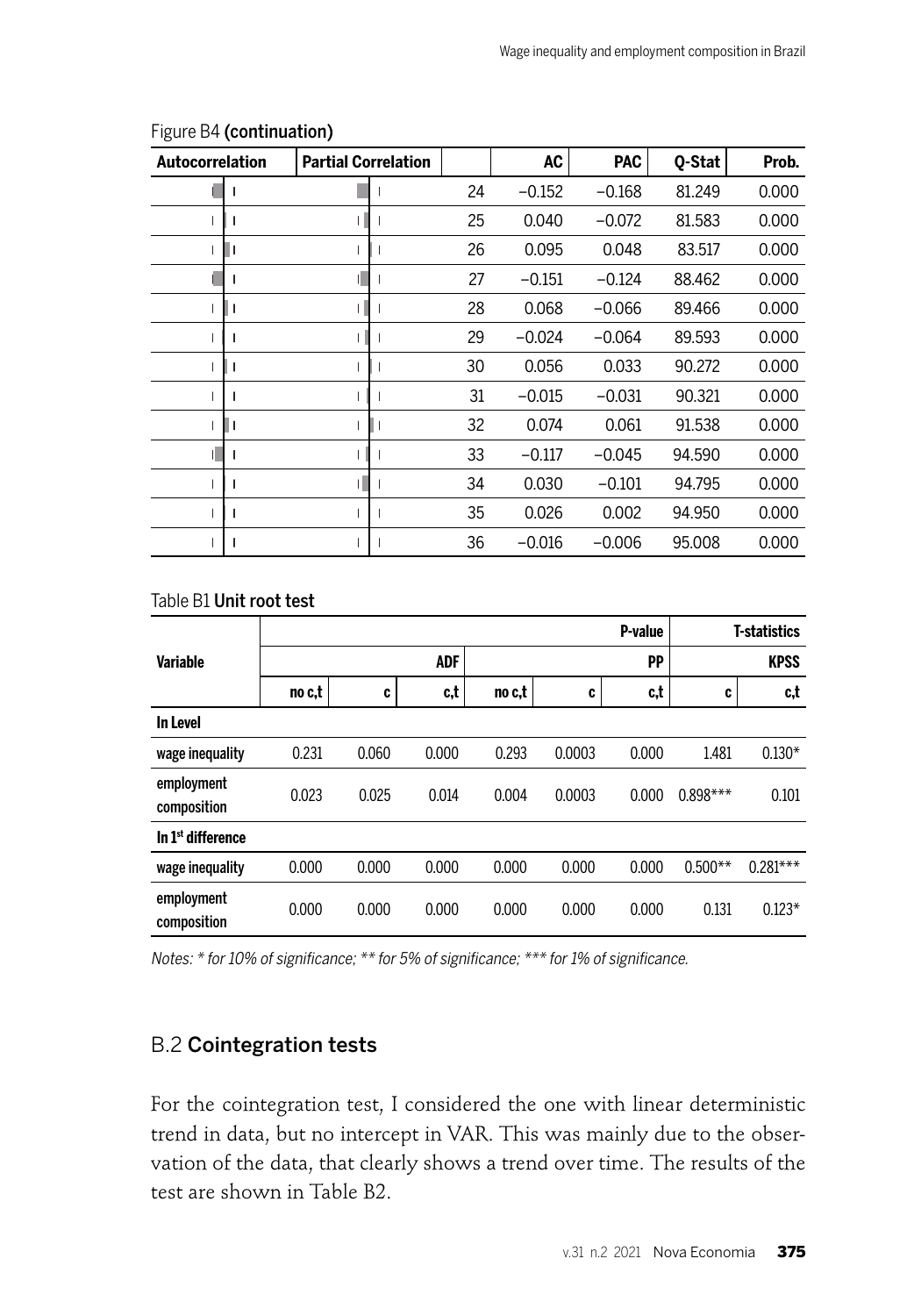In order to check the cointegration results for other models' specifications, I attach Table B3, where it can be seen that, depending on the model, the cointegration test shows different results. However, most of them show a cointegration relationship between the variables in question. I, thus, continue to consider the model with a deterministic trend for this exercise.

#### Table B2 Cointegration test – Model with linear deterministic trend

Sample (adjusted): 2004M06 2019M03 Included observations: 178 after adjustments Trend assumption: Linear deterministic trend (restricted) Lags interval (in first differences): 1 to 4

**Unrestricted Cointegration Rank Test (Trace)**

| Hypothesized |                   | Trace     | 0.05                  |         |
|--------------|-------------------|-----------|-----------------------|---------|
| No. of CE(s) | <b>Eigenvalue</b> | Statistic | <b>Critical Value</b> | Prob.** |
| None *       | 0.129455          | 33.23857  | 25.87211              | 0.005   |
| At most 1    | 0.046959          | 8.561405  | 12.51798              | 0.2092  |

Notes: Trace test indicates 1 cointegrating eqn(s) at the 0.05 level.

\* Denotes rejection of the hypothesis at the 0.05 level; \*\*MacKinnon-Haug-Michelis (1999) p-values.

| Unrestricted Cointegration Rank Test (Maximum Eigenvalue) |                   |           |                       |         |  |  |  |
|-----------------------------------------------------------|-------------------|-----------|-----------------------|---------|--|--|--|
| <b>Hypothesized</b>                                       |                   | Max-Eigen | 0.05                  |         |  |  |  |
| No. of CE(s)                                              | <b>Eigenvalue</b> | Statistic | <b>Critical Value</b> | Prob.** |  |  |  |
| None $*$                                                  | 0.129455          | 24.67716  | 19.38704              | 0.0077  |  |  |  |
| At most 1                                                 | 0.046959          | 8.561405  | 12.51798              | 0.2092  |  |  |  |

Notes: Max-eigenvalue test indicates 1 cointegrating eqn(s) at the 0.05 level.

\* Denotes rejection of the hypothesis at the 0.05 level; \*\*MacKinnon-Haug-Michelis (1999) p-values.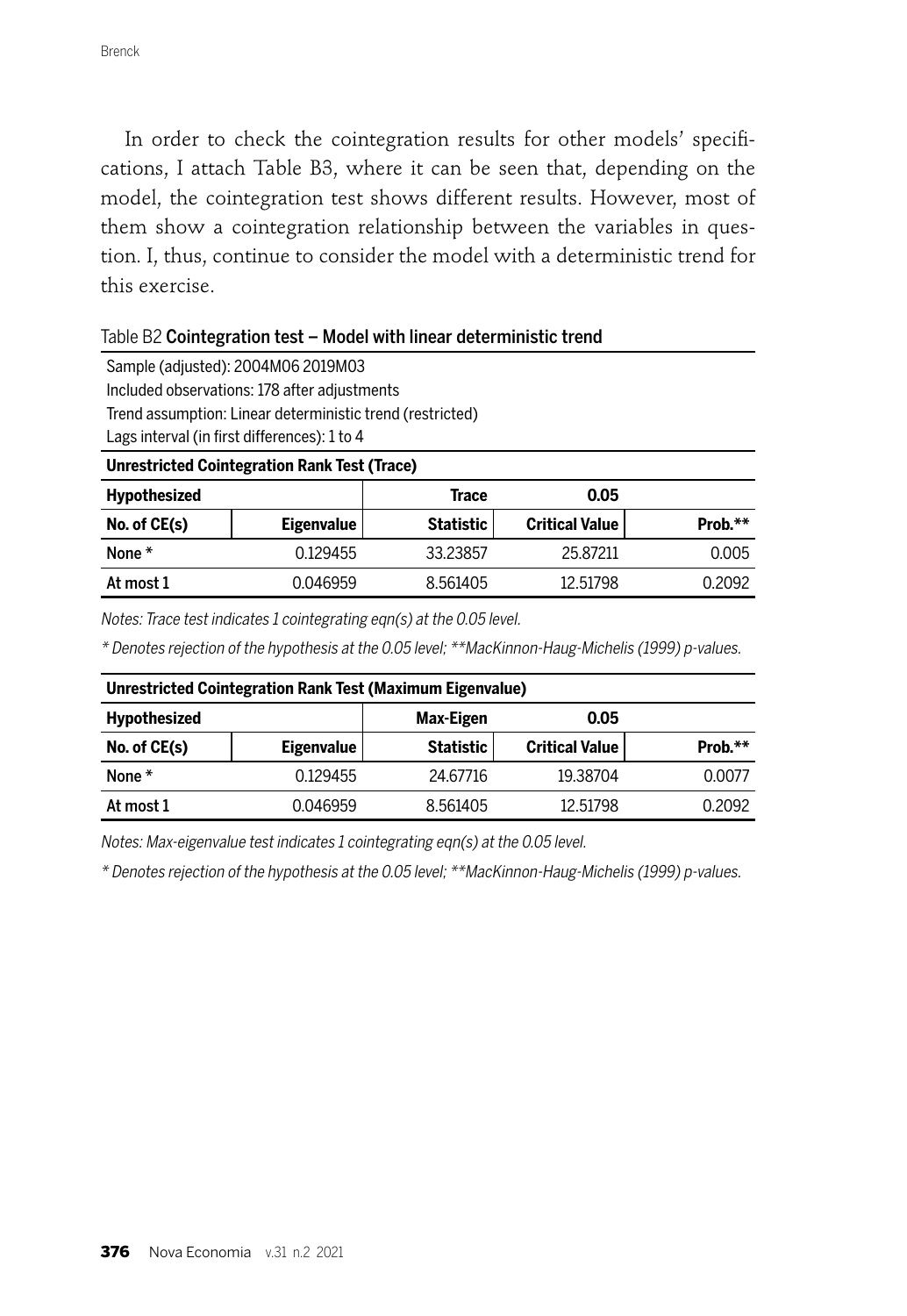| Series: RAZAO SAL DIF SALDO Lags interval: 1 to 4                 |              |             |           |           |                  |  |  |  |  |
|-------------------------------------------------------------------|--------------|-------------|-----------|-----------|------------------|--|--|--|--|
| Selected (0.05 level*) Number of Cointegrating Relations by Model |              |             |           |           |                  |  |  |  |  |
| <b>Hypothesized</b>                                               |              | Trace       |           | 0.05      |                  |  |  |  |  |
| Data Trend                                                        | <b>None</b>  | <b>None</b> | Linear    | Linear    | <b>Quadratic</b> |  |  |  |  |
|                                                                   | No Intercept | Intercept   | Intercept | Intercept | Intercept        |  |  |  |  |
| <b>Test Type</b>                                                  | No Trend     | No Trend    | No Trend  | Trend     | Trend            |  |  |  |  |
| Trace                                                             | 0            |             | 2         |           |                  |  |  |  |  |
| Max-Eig                                                           | O            |             | 2         |           |                  |  |  |  |  |
|                                                                   |              |             |           |           |                  |  |  |  |  |

#### Table B3 Summary of cointegration tests

Sample: 2004M01 2019M03 Included observations: 178

Notes: \*Critical values based on MacKinnon-Haug-Michelis (1999)

## B.3 Causality test

After estimating the VEC model, I performed a Granger causality test to verify that the two variables are, in fact, endogenous. The number of lags used was selected base on the information criteria – FPE: Final prediction error; AIC: Akaike information criterion; SC: Schwarz information criterion; HQ: HannanQuinn information criterion – where I selected the lags suggested by the largest number of criteria. The Granger causality test pointed to a mutual causality between the variables, at a level of 10% significance. Although the Granger causality of the wage inequality to the employment composition was not significant at  $5\%$ , the estimations seem to follow the theoretical hypothesis that both variables are endogenous. Hence, the Granger Causality test supports the circular and cumulative causation hypothesis.

|  | Table B4 Granger causality test |
|--|---------------------------------|
|--|---------------------------------|

| Sample: 2004M1 - 2019M3                                          |            |                     |        |
|------------------------------------------------------------------|------------|---------------------|--------|
| Lags: 4                                                          |            |                     |        |
| <b>Null hypothesis</b>                                           | <b>Obs</b> | <b>F-statistics</b> | Prob.  |
| wage inequality does not<br>Granger-cause employment composition | 179        | 1.988               | 0.0985 |
| employment composition does not<br>Granger-cause wage inequality |            | 3.910               | 0.0046 |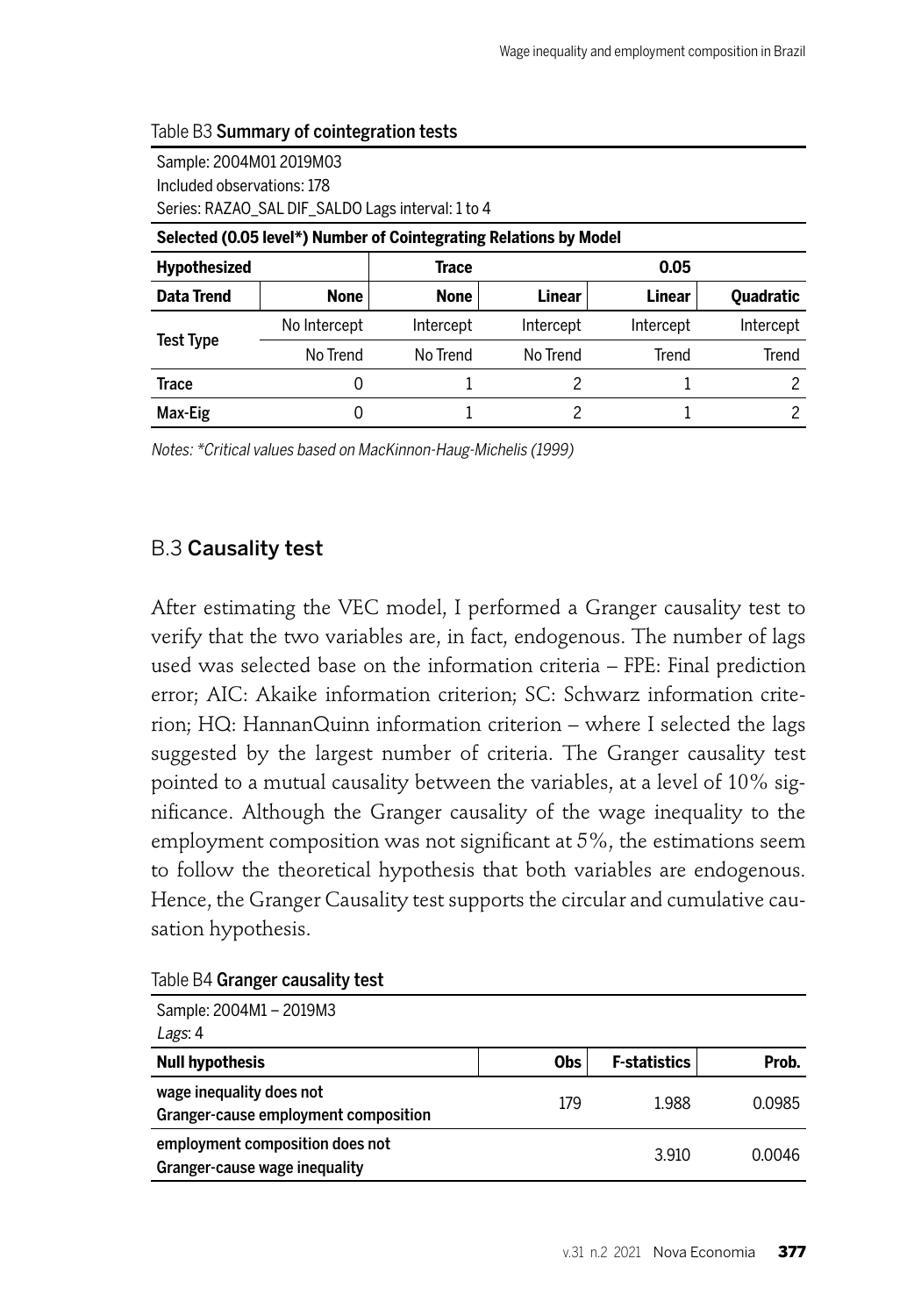## B.4 **Residuals Tests**

The residuals test for Autocorrelation (Table B5), Heteroskedasticity (Table B6) and Normality (Table B7) are shown below.

Firstly, the residuals do not show autocorrelation for the first 12 lags (no probability lower than 10%), allowing the estimation to stay with the lag structure suggested by the information criteria – 4 lags.

Secondly, residuals do not show Heteroskedasticity at a 5% confidence level (Table B6). Even though the test's p-value is not too high (0.06), I continued the analysis with this data and estimation. As pointed out in the paper, the employment composition variable is too volatile. Correcting this would mean a significant change in this variable, probably constructing another index for employment composition – this is, therefore, left for future research.

Lastly, residuals do not look normal. However, as correctly pointed out by one of the referees of this paper, normality is hard to achieve in the short-run time series. The Law of Large Number states that when sample size tends to infinity, the sample mean converges to the population mean, and the error term becomes normally distributed so that the lack of normality can be due to shorter term data. Additionally, the failure of normally distributed residuals may be due to outliers' presence and the high volatility of the indexes used in this exercise – especially the employment composition one. As in the Heteroskedasticity case, estimations with a more stable index are left for future research.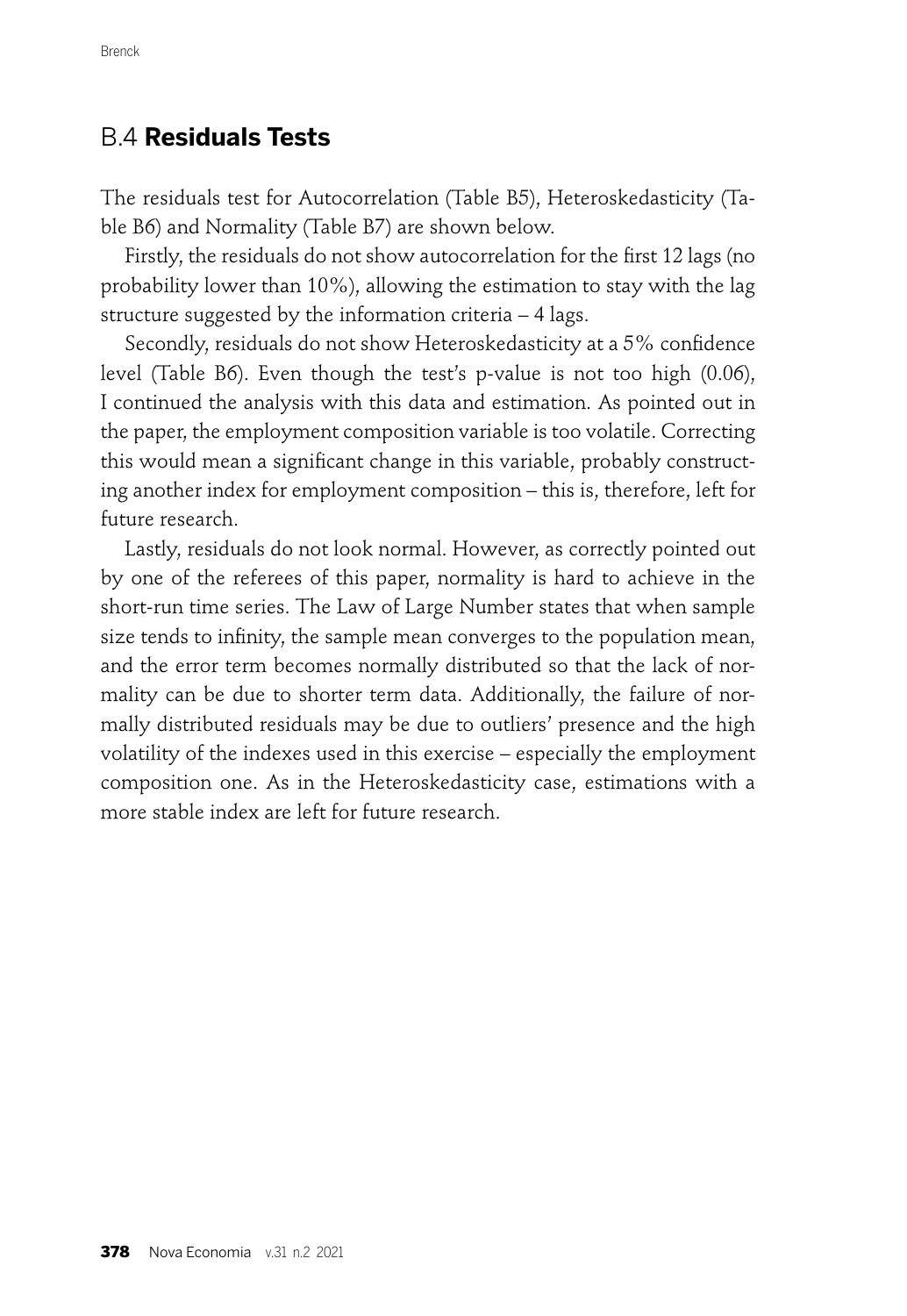|                | Null hypothesis: No serial correlation at lag h       |                |        |            |             |        |
|----------------|-------------------------------------------------------|----------------|--------|------------|-------------|--------|
| Lag            | LRE* stat                                             | df             | Prob.  | Rao F-stat | df          | Prob.  |
| 1              | 0.637183                                              | $\overline{4}$ | 0.9588 | 0.158967   | (4, 330.0)  | 0.9588 |
| $\overline{c}$ | 1.111562                                              | $\overline{4}$ | 0.8924 | 0.277517   | (4, 330.0)  | 0.8924 |
| 3              | 1.166616                                              | $\overline{4}$ | 0.8836 | 0.291286   | (4, 330.0)  | 0.8836 |
| 4              | 2.494147                                              | $\overline{4}$ | 0.6457 | 0.624001   | (4, 330.0)  | 0.6457 |
| 5              | 4.20594                                               | 4              | 0.3789 | 1.054997   | (4, 330.0)  | 0.3789 |
| 6              | 0.45059                                               | $\overline{4}$ | 0.9781 | 0.112384   | (4, 330.0)  | 0.9781 |
| 7              | 1.252168                                              | $\overline{4}$ | 0.8694 | 0.312687   | (4, 330.0)  | 0.8694 |
| 8              | 6.14254                                               | 4              | 0.1888 | 1.54529    | (4, 330.0)  | 0.1888 |
| 9              | 1.272373                                              | $\overline{4}$ | 0.866  | 0.317743   | (4, 330.0)  | 0.866  |
| 10             | 2.971403                                              | 4              | 0.5626 | 0.743941   | (4, 330.0)  | 0.5626 |
| 11             | 1.413613                                              | 4              | 0.8418 | 0.353089   | (4, 330.0)  | 0.8418 |
| 12             | 2.787925                                              | 4              | 0.5939 | 0.69781    | (4, 330.0)  | 0.5939 |
|                | Null hypothesis: No serial correlation at lags 1 to h |                |        |            |             |        |
| Lag            | LRE* stat                                             | df             | Prob.  | Rao F-stat | df          | Prob.  |
| $\mathbf{1}$   | 0.637183                                              | $\overline{4}$ | 0.9588 | 0.158967   | (4, 330.0)  | 0.9588 |
| 2              | 1.918783                                              | 8              | 0.9834 | 0.238355   | (8, 326.0)  | 0.9834 |
| 3              | 4.429799                                              | 12             | 0.9744 | 0.365979   | (12, 322.0) | 0.9744 |
| 4              | 10.79204                                              | 16             | 0.8221 | 0.671055   | (16, 318.0) | 0.8222 |
| 5              | 13.93307                                              | 20             | 0.8339 | 0.692061   | (20, 314.0) | 0.8341 |
| 6              | 17.17533                                              | 24             | 0.8411 | 0.709939   | (24, 310.0) | 0.8414 |
| 7              | 20.08555                                              | 28             | 0.8613 | 0.710233   | (28, 306.0) | 0.8617 |
| 8              | 22.77837                                              | 32             | 0.8852 | 0.7031     | (32, 302.0) | 0.8857 |
| 9              | 24.27493                                              | 36             | 0.9316 | 0.663136   | (36, 298.0) | 0.9321 |
| 10             | 31.86088                                              | 40             | 0.8171 | 0.787575   | (40, 294.0) | 0.8184 |
| 11             | 35.11521                                              | 44             | 0.8282 | 0.787824   | (44, 290.0) | 0.8299 |
| 12             | 35.62322                                              | 48             | 0.9069 | 0.728071   | (48, 286.0) | 0.9082 |

### Table B5 Autocorrelation Residual Test

#### VEC Residual Serial Correlation LM Tests

Sample: 2004M01 2019M03 Included observations: 178

\*Edgeworth expansion corrected likelihood ratio statistic.